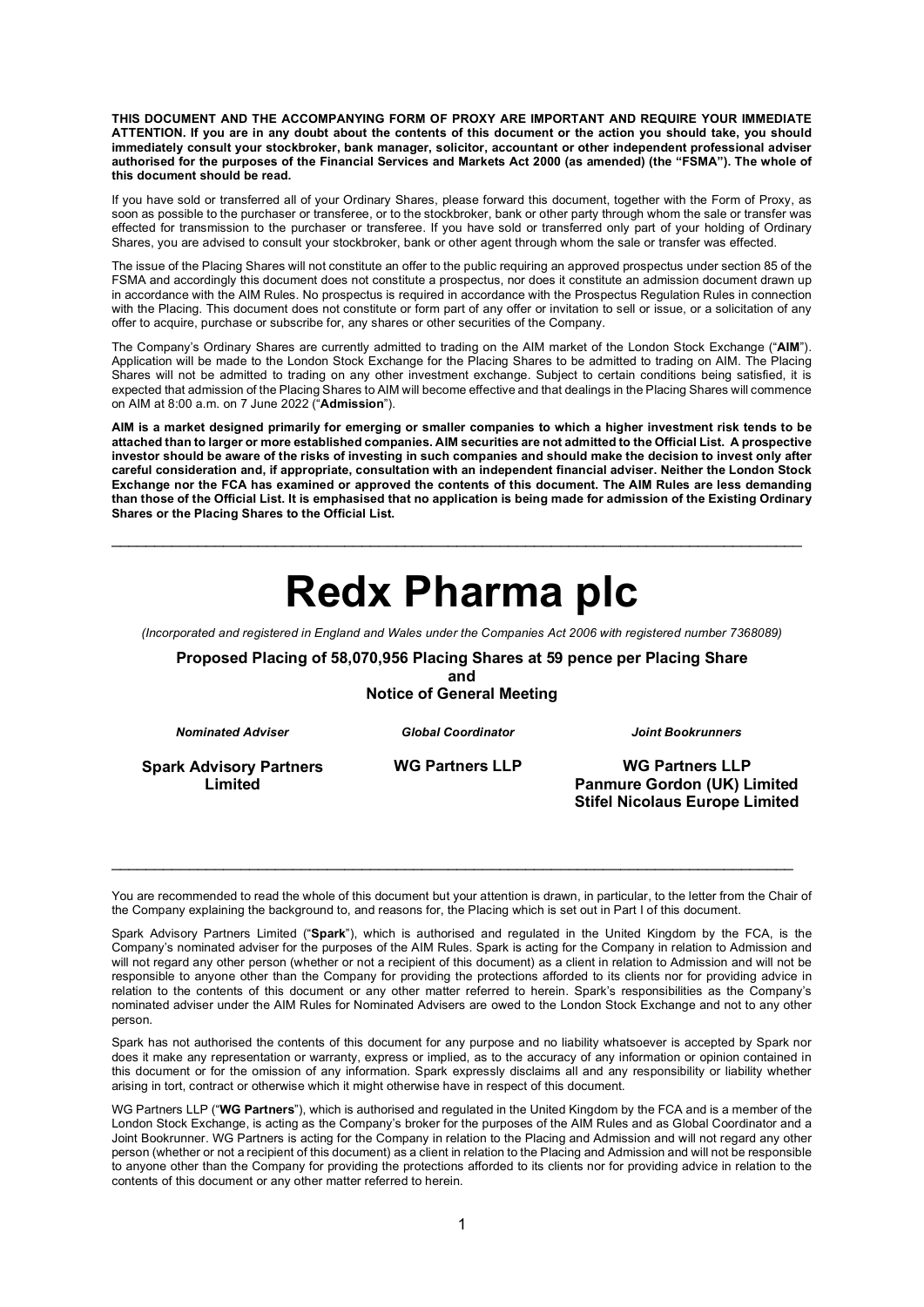WG Partners has not authorised the contents of this document for any purpose and no liability whatsoever is accepted by WG Partners nor does it make any representation or warranty, express or implied, as to the accuracy of any information or opinion contained in this document or for the omission of any information. WG Partners expressly disclaims all and any responsibility or liability whether arising in tort, contract or otherwise which it might otherwise have in respect of this document.

Panmure Gordon (UK) Limited ("**Panmure Gordon**") is acting as a Joint Bookrunner for the Company in relation to the Placing and Admission and will not regard any other person (whether or not a recipient of this document) as a client in relation to the Placing and Admission and will not be responsible to anyone other than the Company for providing the protections afforded to its clients nor for providing advice in relation to the contents of this document or any other matter referred to herein.

Panmure Gordon has not authorised the contents of this document for any purpose and no liability whatsoever is accepted by Panmure Gordon nor does it make any representation or warranty, express or implied, as to the accuracy of any information or opinion contained in this document or for the omission of any information. Panmure Gordon expressly disclaims all and any responsibility or liability whether arising in tort, contract or otherwise which it might otherwise have in respect of this document.

Stifel Nicolaus Europe Limited ("**Stifel**") is acting as a Joint Bookrunner for the Company in relation to the Placing and Admission and will not regard any other person (whether or not a recipient of this document) as a client in relation to the Placing and Admission and will not be responsible to anyone other than the Company for providing the protections afforded to its clients nor for providing advice in relation to the contents of this document or any other matter referred to herein.

Stifel has not authorised the contents of this document for any purpose and no liability whatsoever is accepted by Stifel nor does it make any representation or warranty, express or implied, as to the accuracy of any information or opinion contained in this document or for the omission of any information. Stifel expressly disclaims all and any responsibility or liability whether arising in tort, contract or otherwise which it might otherwise have in respect of this document.

The release, publication or distribution of this document in jurisdictions other than the United Kingdom may be restricted by applicable laws or regulations and this document does not form part of any offer or invitation to sell or issue or the solicitation of any offer to purchase any shares or other securities of the Company in any jurisdiction. Persons in jurisdictions other than the United Kingdom into whose possession this document comes should inform themselves about and observe any such applicable legal or regulatory requirements in such jurisdiction. Any failure to do so may constitute a violation of the securities laws of any such jurisdiction.

None of the Placing Shares have been, or will be, registered under the United States Securities Act of 1933, as amended (the "**Securities Act**"), or under the securities legislation of any state of the United States. The Placing Shares may not be offered or sold in the United States absent registration or an applicable exemption from the registration requirements of the Securities Act and any applicable state or local securities laws. The relevant clearances have not been, and will not be, obtained from the securities commission of any province or territory of Canada. No document in relation to the Placing has been, or will be, lodged with, or registered by, the Australian Securities and Investments Commission or the South African Financial Services Board, and no registration statement has been, or will be, filed with the Japanese Ministry of Finance in relation to the Placing or this document. Accordingly, subject to certain exceptions the Placing Shares may not directly or indirectly be offered, sold, renounced, resold, taken up or delivered in or into the United States, Canada, Australia, Japan or the Republic of South Africa or any other jurisdiction where it would be unlawful to do so ("**Restricted Jurisdiction**") or offered to, sold to, renounced, taken up or delivered in favour of, or to, a person within the United States or a resident of Canada, Australia, Japan or the Republic of South Africa or any other Restricted Jurisdiction. This document is not for publication, release or distribution, directly or indirectly, in or into the United States or any Restricted Jurisdiction.

The Placing Shares are being offered: (a) in member states of the EEA only to persons who are qualified investors within the meaning of Article 2(e) of Regulation (EU) 2017/1129 (the "**EU Prospectus Regulation**") ("**Qualified Investors**"); and (b) in the United Kingdom only to persons who are qualified investors within the meaning of Article 2(e) of the EU Prospectus Regulation as it forms part of domestic law in the United Kingdom by virtue of the European Union (Withdrawal) Act 2018 and who (i) have professional experience in matters relating to investments falling within the definition of "investment professionals" in Article 19(5) of the Financial Services and Markets Act 2000 (Financial Promotion) Order 2005, as amended (the "**Order**"), (ii) are high net worth companies, unincorporated associations or partnerships or trustees of high value trusts as described in Article 49(2)(a) to (d) of the Order, or (iii) are persons to whom an offer of the Placing Shares may otherwise be lawfully made (all such persons being referred to as "**Relevant Persons**"). Any investment or investment activity to which this document relates is available only to, and will be engaged in only with, Qualified Investors in member states of the EEA and Relevant Persons in the United Kingdom.

No person has been authorised to make any representations on behalf of the Company concerning the Placing which are inconsistent with the statements contained in this document and any such representations, if made, may not be relied upon as having been authorised.

No person should construe the contents of this document as legal, tax or financial advice and recipients of this document should consult their own advisers as to the matters described in this document.

The Placing is conditional, *inter alia*, on the passing of Resolutions 1 and 3 at the General Meeting. The Placing Shares will, when issued and fully paid, rank *pari passu* in all respects with the Existing Ordinary Shares, including the right to receive dividends and other distributions declared, made or paid on or in respect of such Existing Ordinary Shares after Admission.

Notice of the General Meeting of the Company to be held at 11:00 a.m. on 6 June 2022 at 85 Gresham Street, London EC2V 7NQ, is set out at the end of this document. A Form of Proxy is enclosed for use by Shareholders in connection with the meeting. To be valid, Forms of Proxy, completed in accordance with the instructions printed thereon, must be received by the Company's registrars, Equiniti Limited, at Aspect House, Spencer Road, Lancing, West Sussex, BN99 6DA, as soon as possible but in any event by no later than 11:00 a.m. on 31 May 2022. Shareholders who hold their Ordinary Shares in uncertificated form in CREST may alternatively use the CREST proxy voting service in accordance with the procedures set out in the CREST Manual as explained in the notes accompanying the Notice of General Meeting at the end of this document. Proxies submitted via CREST must be received by the Company's registrars, Equiniti Limited, by no later than 11:00 a.m. on 31 May 2022.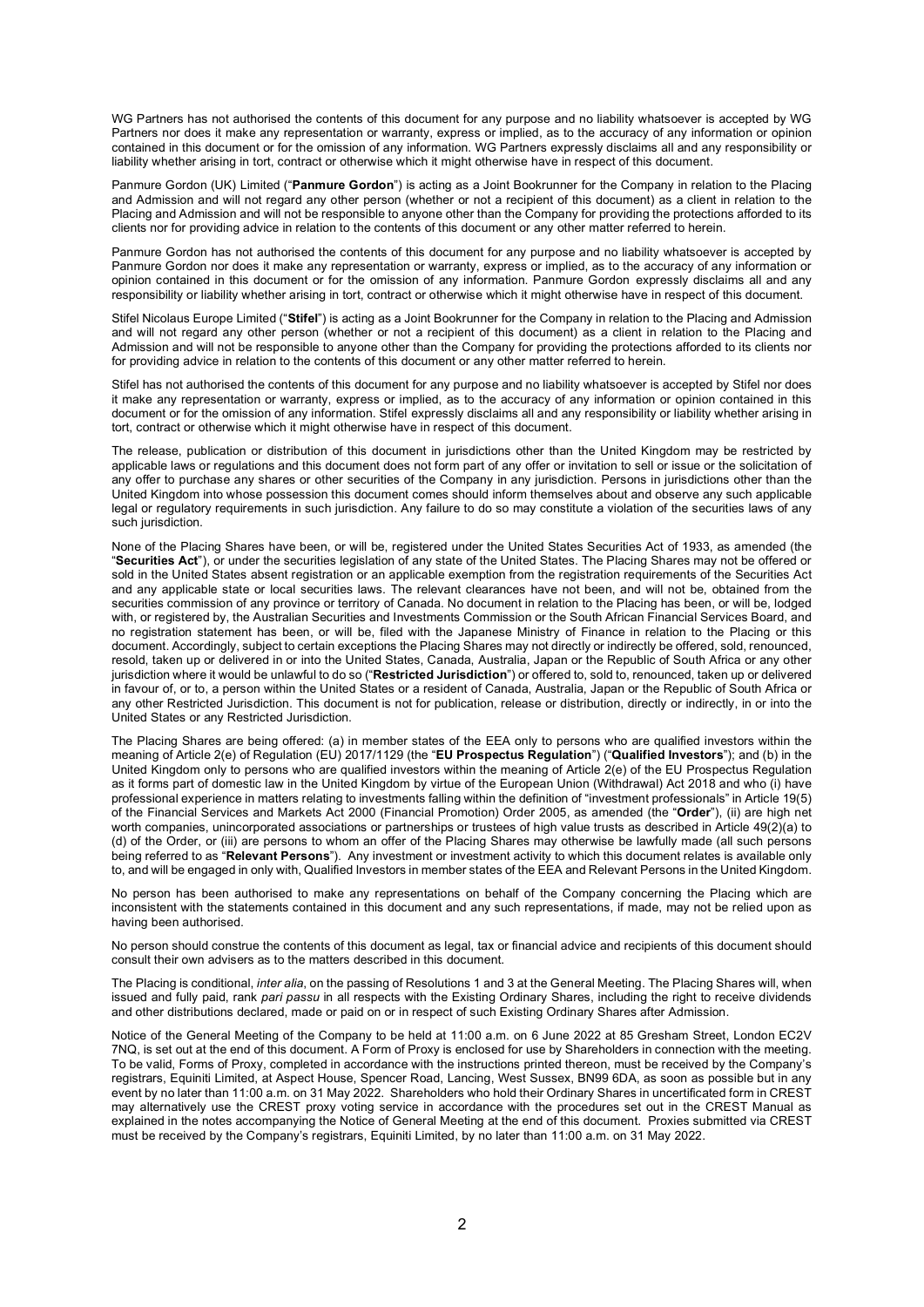#### **FORWARD-LOOKING STATEMENTS**

This document contains "forward-looking statements" which includes all statements other than statements of historical fact including, without limitation those regarding the Company's financial position, business strategy, plans and objectives of management for future operations, or any statements preceded by, followed by or that include the words "targets", "believes", "expects", "aims", "intends", "will", "may", "might", "anticipates", "would", "could", "shall", "estimate", "plans", "predicts", "continues", "assumes", "positioned", or similar expressions or negatives thereof. Such forward-looking statements involve known and unknown risks, uncertainties and other important factors beyond the Company's control that could cause the actual results, performance or achievements of the Company to be materially different from future results, performance or achievements expressed or implied by such forward-looking statements. Such forward-looking statements are based on numerous assumptions regarding the Company's present and future business strategies and the environment in which the Group will operate in the future. These forward-looking statements speak only as at the date of this document. The Company expressly disclaims any obligation or undertaking to disseminate any updates or revisions to forward-looking statements contained herein to reflect any change in the Company's expectations with regard thereto or any change in events, conditions or circumstances on which any such statements are based unless required to do so by applicable law or the AIM Rules, UK MAR or the Disclosure Guidance and Transparency Rules of the FCA. All subsequent oral or written forward-looking statements attributed to the Company or any persons acting on its behalf are expressly qualified in their entirety by the cautionary statement above.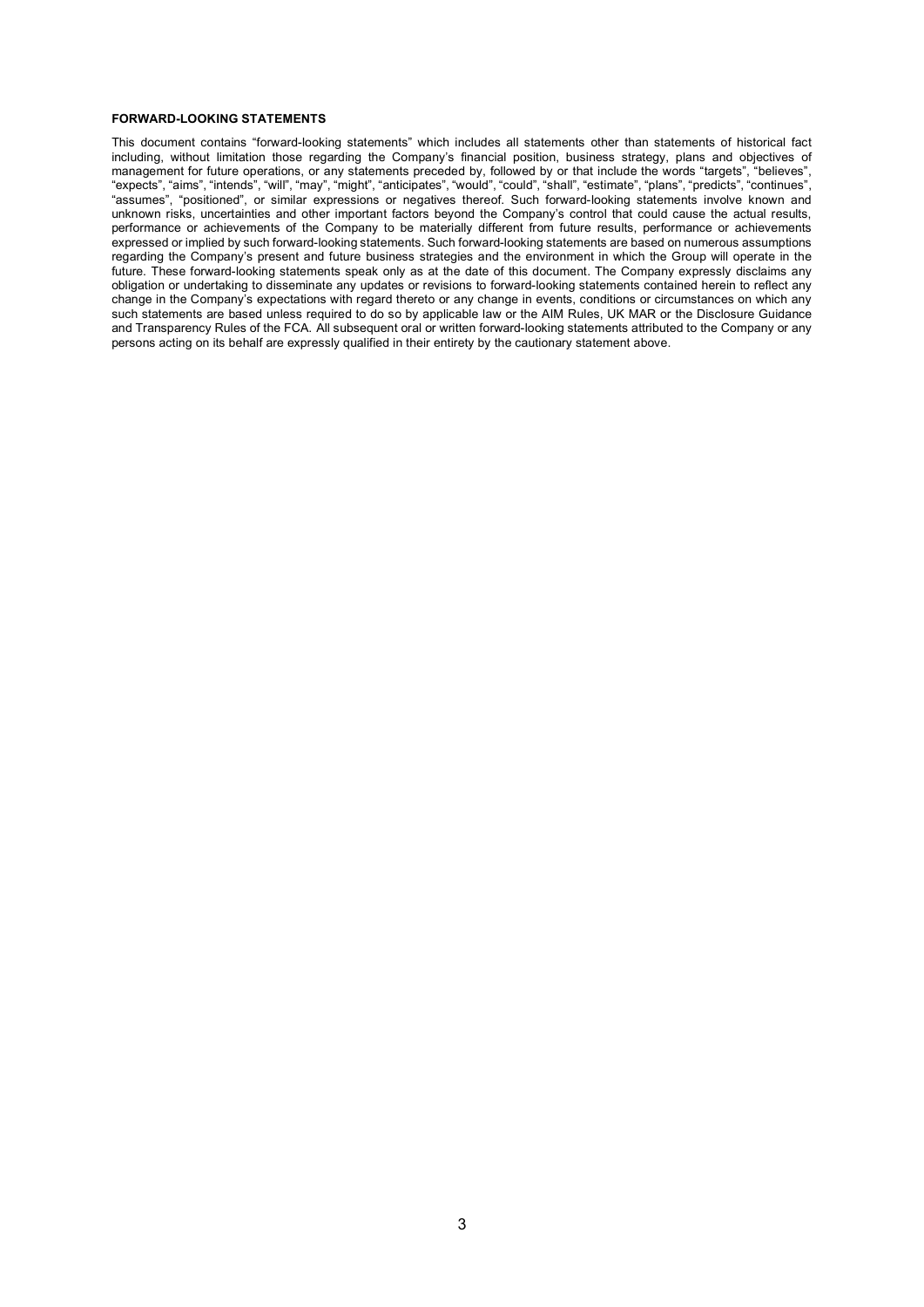### **CONTENTS**

Page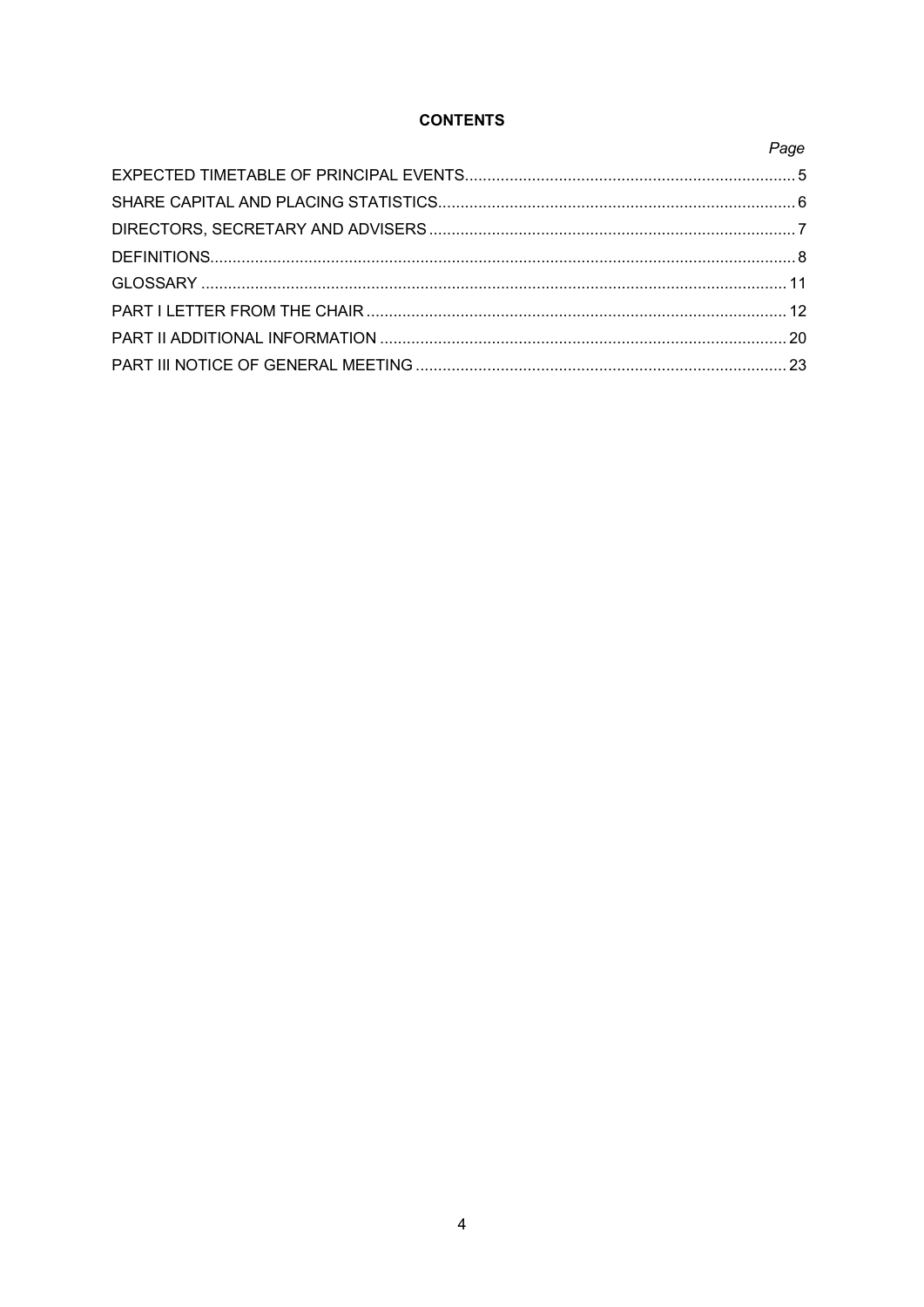#### **EXPECTED TIMETABLE OF PRINCIPAL EVENTS**

<span id="page-4-0"></span>

| Announcement of the Placing                                                                              | 18 May 2022                                           |
|----------------------------------------------------------------------------------------------------------|-------------------------------------------------------|
| Announcement of the results of the Placing                                                               | 19 May 2022                                           |
| Publication and posting of this document (including<br>the Notice of General Meeting) and Forms of Proxy | 19 May 2022                                           |
| Latest time and date for receipt of Forms of Proxy<br>and electronic appointments of proxies via CREST   | 11:00 a.m. on 31 May 2022                             |
| <b>General Meeting</b>                                                                                   | 11:00 a.m. on 6 June 2022                             |
| Announcement of the results of the General<br>Meeting                                                    | 6 June 2022                                           |
| Admission and commencement of dealings in the<br>Placing Shares on AIM                                   | 8:00 a.m. on 7 June 2022                              |
| Placing Shares in uncertificated form expected to be<br>credited to accounts in CREST                    | As soon as possible after 8:00<br>a.m. on 7 June 2022 |
| Despatch of definitive share certificates for the<br>Placing Shares in certificated form                 | Within 10 business days of<br>Admission               |

*If any of the details contained in the timetable above should change, the revised times and dates will be notified to Shareholders by means of a Regulatory Information Service announcement.*

*In this document, all references to times and dates are to times and dates in London, United Kingdom unless otherwise stated. The timetable above assumes that Resolutions 1 and 3 are passed at the General Meeting without amendment.*

*If you have questions on how to complete the Form of Proxy, please contact Equiniti Limited on 0371 384 2050 or, if calling from outside the United Kingdom, +44 371 384 2050 Lines are open from 9:00 a.m.to 5:00 p.m. (London time) Monday to Friday (except English and Welsh public holidays).*

*Calls to the Equiniti Limited number from outside the UK are charged at applicable international rates. Different charges may apply to calls from mobile telephones and calls may be recorded and monitored randomly for security and training purposes. Equiniti Limited cannot provide advice on the merits of the Placing and cannot give any financial, legal or tax advice.*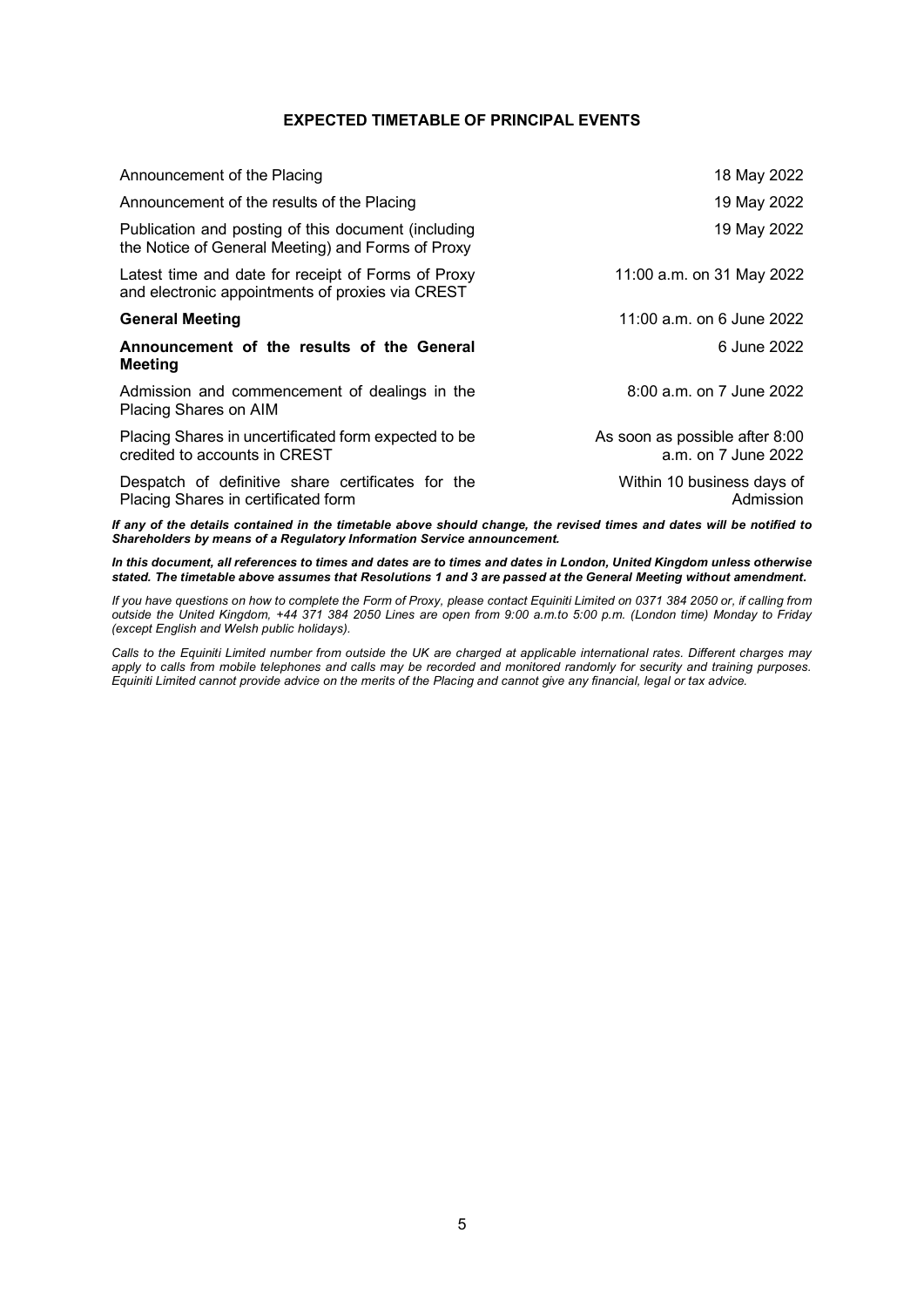#### **SHARE CAPITAL AND PLACING STATISTICS**

<span id="page-5-0"></span>

| Issue Price for each Placing Share <sup>(1)</sup>                                            | 59 pence        |
|----------------------------------------------------------------------------------------------|-----------------|
| Number of Existing Ordinary Shares as at the date of this document                           | 275,282,205     |
| Number of Placing Shares to be issued pursuant to the Placing                                | 58,070,956      |
| Enlarged Share Capital immediately following completion of the<br>Placing                    | 333, 353, 161   |
| Market capitalisation of the Company immediately following the Placing<br>at the Issue Price | £196,678,365    |
| Placing Shares as a percentage of the Enlarged Share Capital                                 | 17.42 per cent. |
| Gross proceeds of the Placing                                                                | £34.261.864     |
| Estimated net proceeds of the Placing <sup>(2)</sup>                                         | £33,509,228     |
| <b>ISIN</b> – Ordinary Shares                                                                | GB00BSNB6S51    |

**Note**:

(1) The Issue Price is equal to the Closing Price on the date of the announcement of the Placing.

(2) Net proceeds after deduction of estimated total expenses of approximately £752,636.

#### **Exchange Rates**

The rate of exchange used throughout this document, unless otherwise stated, is US\$1.00: £0.8021 being the spot rate as at 5:00 p.m. (London time) on 17 May 2022, the latest practicable date prior to the publication of this document.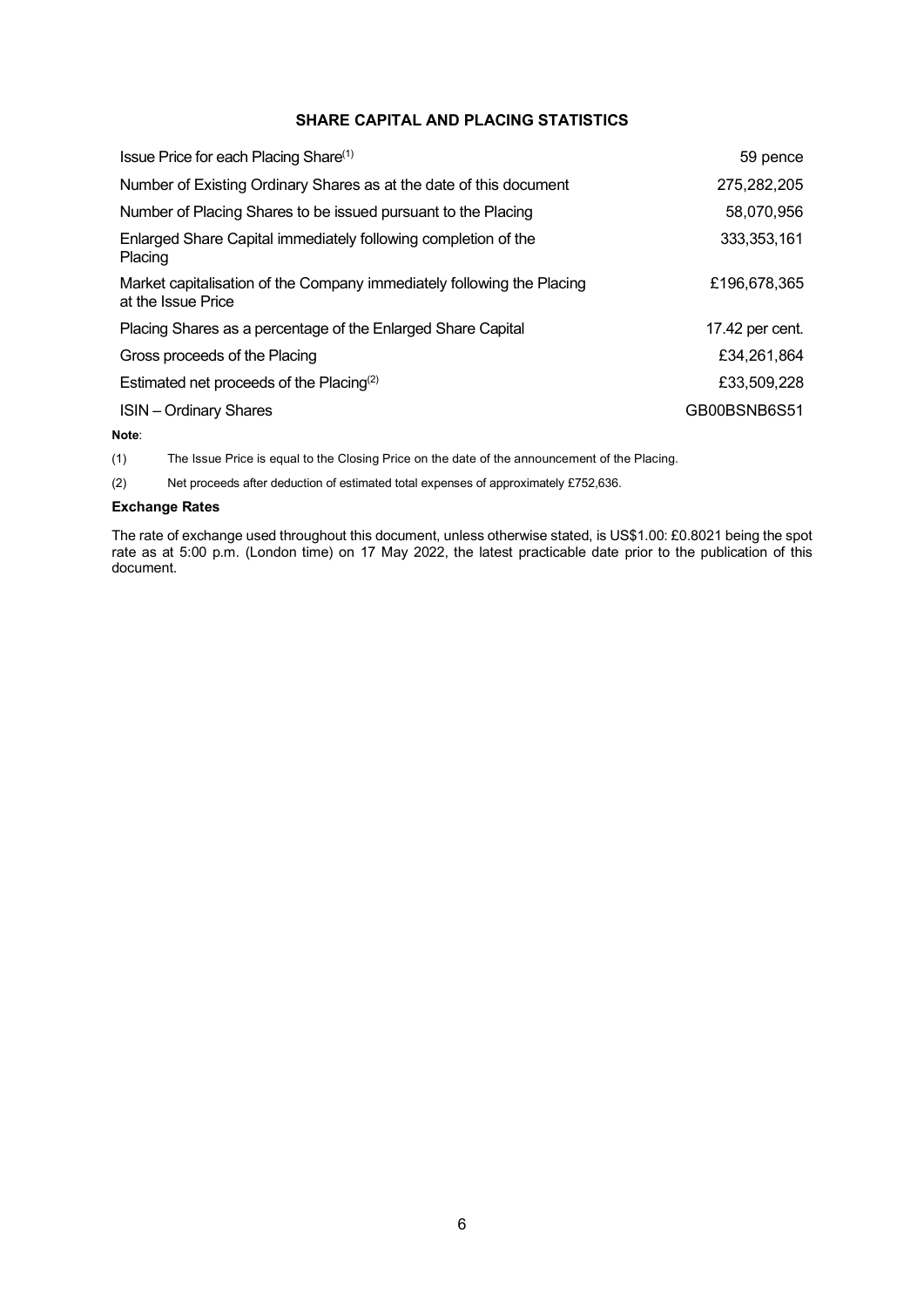## **DIRECTORS, SECRETARY AND ADVISERS**

<span id="page-6-0"></span>

| <b>Directors</b>                                                    | Dr Jane Griffiths (Chair)<br>Lisa Anson (Chief Executive Officer)<br>Peter Presland (Non-Executive Director)<br>Dr Thomas Burt (Non-Executive Director)<br>Dr Bernhard Kirschbaum (Non-Executive Director)<br>Sarah Gordon Wild (Non-Executive Director)<br>Natalie Berner (Non-Executive Director)<br>Dr Rob Scott (Non-Executive Director) |
|---------------------------------------------------------------------|----------------------------------------------------------------------------------------------------------------------------------------------------------------------------------------------------------------------------------------------------------------------------------------------------------------------------------------------|
| <b>Company Secretary</b>                                            | Andrew Booth                                                                                                                                                                                                                                                                                                                                 |
| <b>Registered Office</b>                                            | Block 33, Mereside<br><b>Alderley Park</b><br>Macclesfield<br><b>SK104TG</b>                                                                                                                                                                                                                                                                 |
| Nominated Adviser to the Company                                    | <b>Spark Advisory Partners Limited</b><br>5 St. John's Lane<br>London<br>EC <sub>1</sub> M <sub>4BH</sub>                                                                                                                                                                                                                                    |
| <b>Global Coordinator and Joint</b><br><b>Bookrunner</b>            | <b>WG Partners LLP</b><br>85 Gresham Street<br>London<br>EC2V 7NQ                                                                                                                                                                                                                                                                            |
| <b>Joint Bookrunners</b>                                            | Panmure Gordon (UK) Limited<br>One New Change<br>London<br>EC4M 9AF                                                                                                                                                                                                                                                                          |
|                                                                     | <b>Stifel Nicolaus Europe Limited</b><br>150 Cheapside<br>London<br>EC2V 6ET                                                                                                                                                                                                                                                                 |
| <b>Auditors</b>                                                     | Ernst & Young LLP<br>One Cambridge Business Park<br>Cowley Road<br>Cambridge<br>CB4 0WZ                                                                                                                                                                                                                                                      |
| <b>Legal Advisers to the Company as to</b><br>English and U.S. law  | Cooley (UK) LLP<br>22 Bishopgate<br>London<br>EC2N 4BQ                                                                                                                                                                                                                                                                                       |
| <b>Legal Advisers to the Joint Bookrunners</b><br>as to English law | Osborne Clarke LLP<br>One London Wall<br>London<br>EC2Y 5EB                                                                                                                                                                                                                                                                                  |
| <b>Registrars</b>                                                   | Equiniti Limited<br><b>Aspect House</b><br>Spencer Road<br>Lancing<br><b>West Sussex</b><br><b>BN99 6DA</b>                                                                                                                                                                                                                                  |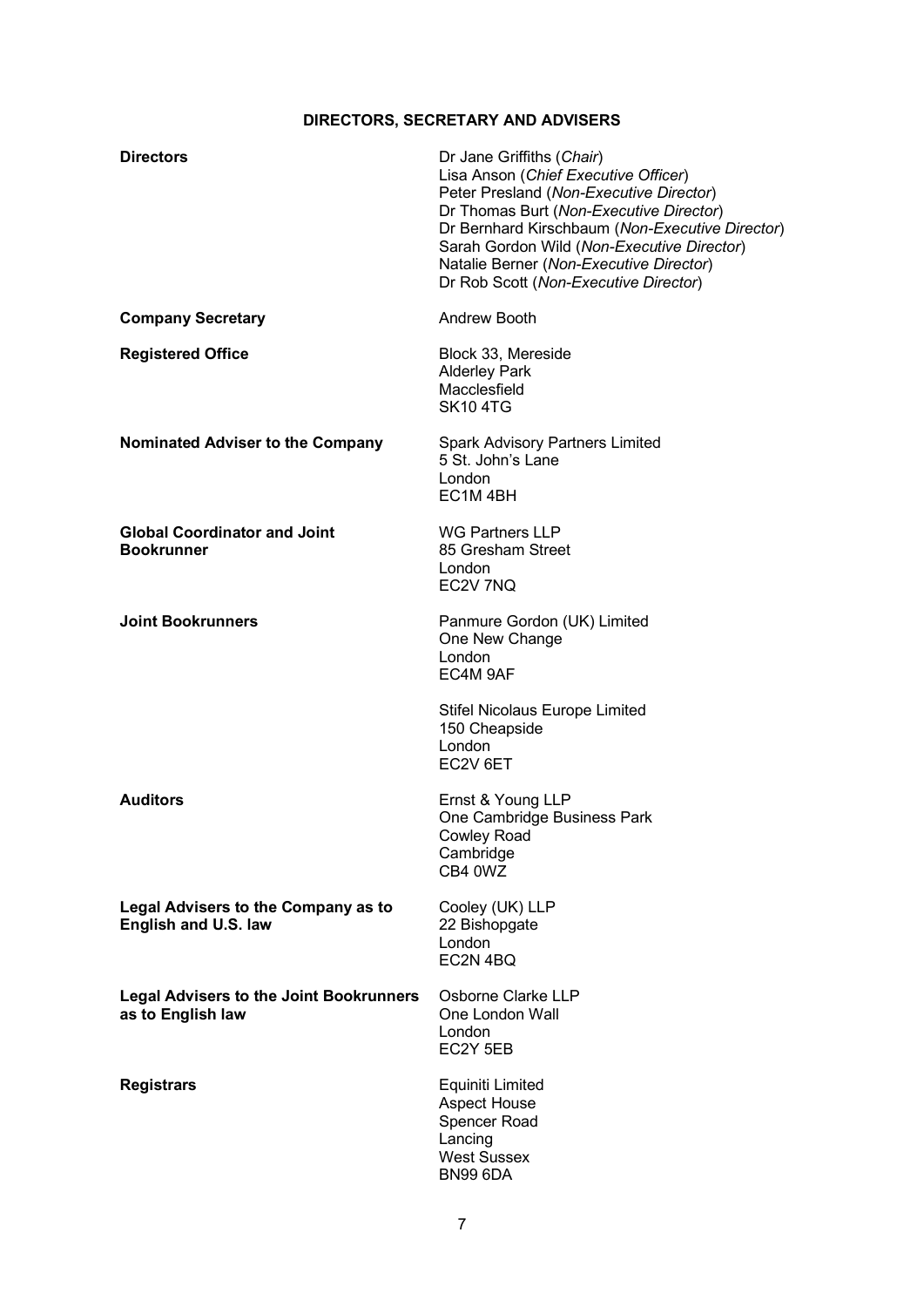#### **DEFINITIONS**

<span id="page-7-0"></span>The following definitions apply throughout this document, unless the context otherwise requires:

| Act                                               | the Companies Act 2006 (as amended);                                                                                                                                                                                    |
|---------------------------------------------------|-------------------------------------------------------------------------------------------------------------------------------------------------------------------------------------------------------------------------|
| <b>Admission</b>                                  | the admission of the Placing Shares to trading on AIM<br>becoming effective in accordance with the AIM Rules;                                                                                                           |
| <b>AIM</b>                                        | the market of that name operated by the London Stock<br>Exchange;                                                                                                                                                       |
| <b>AIM Rules</b>                                  | the AIM Rules for Companies governing the admission to and<br>operation of AIM published by the London Stock Exchange as<br>amended from time to time;                                                                  |
| <b>AIM Rules for Nominated</b><br><b>Advisers</b> | the AIM Rules for Nominated Advisers published by the London<br>Stock Exchange as amended from time to time;                                                                                                            |
| <b>AstraZeneca</b>                                | AstraZeneca AB;                                                                                                                                                                                                         |
| <b>Board or Directors</b>                         | the directors of the Company, as at the date of this document,<br>whose names are set out on page 7 of this document;                                                                                                   |
| business day                                      | any day (excluding Saturdays and Sundays) on which banks<br>are open in London for normal banking business and the<br>London Stock Exchange is open for trading;                                                        |
| certificated or in certificated<br>form           | in relation to a share or other security, a share or other security<br>that is not in uncertificated form, that is not in CREST;                                                                                        |
| <b>Circular or document</b>                       | this circular, dated 19 May 2022;                                                                                                                                                                                       |
| <b>Closing Price</b>                              | the closing middle market quotation of an Ordinary Share as<br>derived from the AIM Appendix to the Daily Official List of the<br>London Stock Exchange;                                                                |
|                                                   |                                                                                                                                                                                                                         |
| <b>Company or Redx</b>                            | Redx Pharma plc, a company incorporated in England and<br>Wales with company number 7368089 whose registered office<br>is at Block 33, Mereside, Alderley Park, Macclesfield<br><b>SK10 4TG:</b>                        |
| <b>CREST</b>                                      | the relevant system (as defined in the CREST Regulations) for<br>the paperless settlement of trades and the holding of<br>uncertificated securities, operated by Euroclear, in accordance<br>with the same regulations; |
| <b>CREST Manual</b>                               | the rules governing the operation of CREST, as published by<br>Euroclear;                                                                                                                                               |
| <b>CREST member</b>                               | a person who has been admitted by Euroclear as a system-<br>member (as defined in the CREST Regulations);                                                                                                               |
| <b>CREST Participant ID</b>                       | the identification code or membership number used in CREST<br>to identify a particular CREST member or other CREST<br>participant;                                                                                      |
| <b>CREST participant</b>                          | a person who is, in relation to CREST, a system participant (as<br>defined in the CREST Regulations);                                                                                                                   |
| <b>CREST Regulations</b>                          | the Uncertificated Securities Regulations 2001 (SI 2001 No.<br>3875), as amended;                                                                                                                                       |
| <b>CREST sponsor</b>                              | a CREST participant admitted to CREST as a CREST sponsor;                                                                                                                                                               |
| <b>CREST sponsored member</b>                     | a CREST member admitted to CREST as a sponsored member<br>(which includes all CREST Personal Members);                                                                                                                  |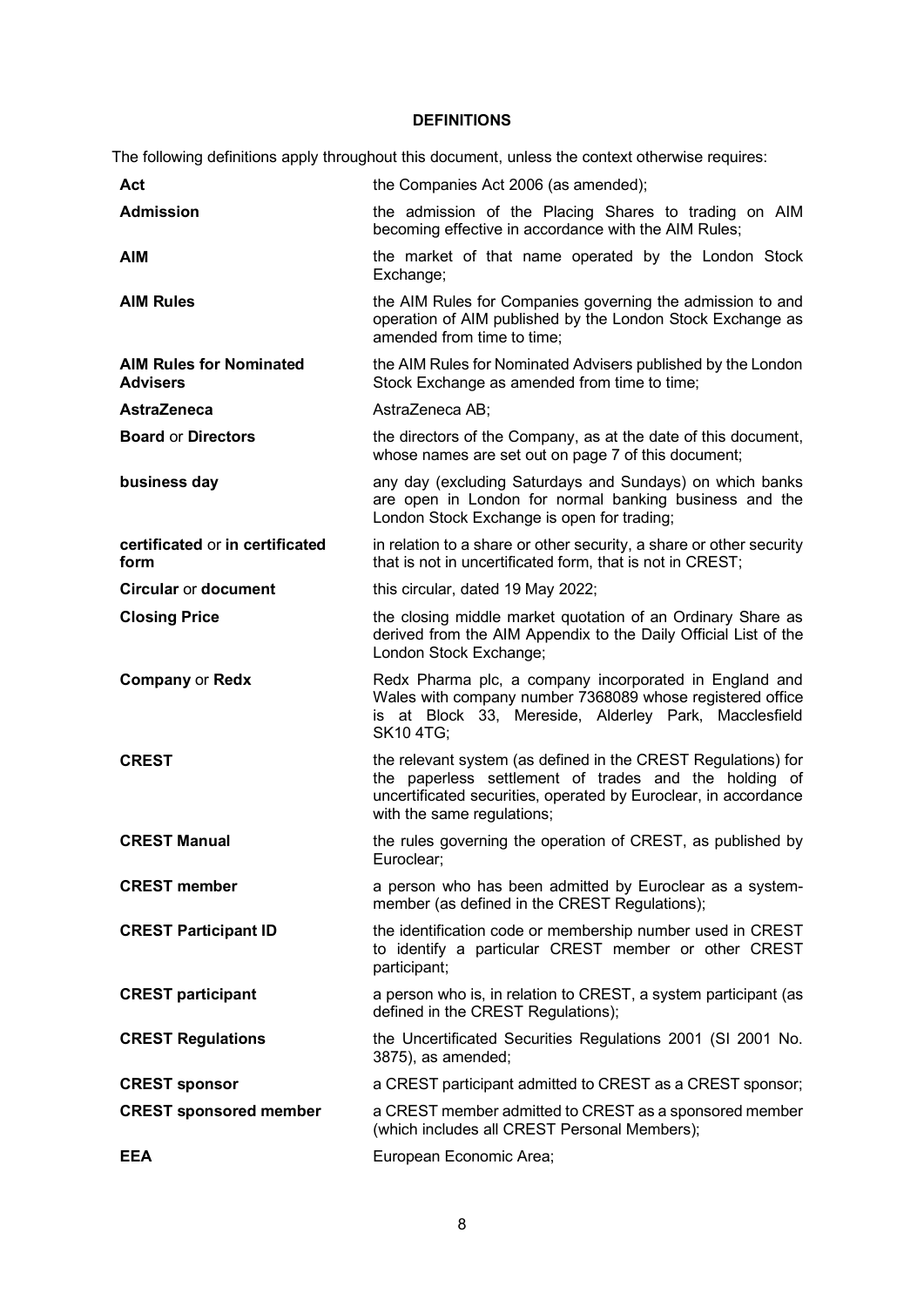| <b>Enlarged Share Capital</b>         | the issued Ordinary Share capital of the Company immediately<br>following Admission;                                                                                                                                                         |
|---------------------------------------|----------------------------------------------------------------------------------------------------------------------------------------------------------------------------------------------------------------------------------------------|
| EU                                    | the European Union;                                                                                                                                                                                                                          |
| <b>Euroclear</b>                      | Euroclear UK & International Limited, the operator of CREST;                                                                                                                                                                                 |
| <b>Existing Ordinary Shares</b>       | 275,282,205 Ordinary Shares, being entire share capital of the<br>Company in issue as at the date of this document;                                                                                                                          |
| <b>FCA</b>                            | the Financial Conduct Authority of the UK;                                                                                                                                                                                                   |
| Form of Proxy                         | the form of proxy which accompanies this document for use in<br>connection with the General Meeting;                                                                                                                                         |
| <b>FSMA</b>                           | the Financial Services and Markets Act 2000 (as amended);                                                                                                                                                                                    |
| <b>General Meeting</b>                | the general meeting of the Company to be held at 11:00 a.m.<br>on 6 June 2022 at 85 Gresham Street, London EC2V 7NQ;                                                                                                                         |
| <b>Global Coordinator</b>             | WG Partners;                                                                                                                                                                                                                                 |
| Group                                 | together the Company and its subsidiary undertakings;                                                                                                                                                                                        |
| <b>ISIN</b>                           | International Securities Identification Number;                                                                                                                                                                                              |
| <b>Issue Price</b>                    | 59 pence per Placing Share;                                                                                                                                                                                                                  |
| <b>Jazz Pharmaceuticals</b>           | Jazz Pharmaceuticals Ireland Limited;                                                                                                                                                                                                        |
| <b>Joint Bookrunners</b>              | WG Partners, Panmure Gordon and Stifel;                                                                                                                                                                                                      |
| <b>London Stock Exchange</b>          | London Stock Exchange plc;                                                                                                                                                                                                                   |
| <b>Notice of General Meeting</b>      | the notice convening the General Meeting as set out in Part III<br>of this document;                                                                                                                                                         |
| <b>Official List</b>                  | the official list of the FCA pursuant to Part VI of FSMA, as<br>amended from time to time;                                                                                                                                                   |
| <b>Ordinary Shares</b>                | ordinary shares of one penny each in the capital of the<br>Company;                                                                                                                                                                          |
| <b>Panmure Gordon</b>                 | Panmure Gordon (UK) Limited;                                                                                                                                                                                                                 |
| <b>Placees</b>                        | the persons who have agreed to subscribe for Placing Shares;                                                                                                                                                                                 |
| <b>Placing</b>                        | the conditional placing of the Placing Shares with the Placees<br>at the Issue Price pursuant to the terms of the Placing<br>Agreement;                                                                                                      |
| <b>Placing Agreement</b>              | the placing agreement relating to the Placing dated 18 May<br>2022 and entered into between the Company and the Joint<br>Bookrunners, a summary of which is included in paragraph 3 of<br>Part II (Additional Information) of this document; |
| <b>Placing Shares</b>                 | the 58,070,956 new Ordinary Shares to be issued pursuant to<br>the Placing;                                                                                                                                                                  |
| <b>Platinum</b>                       | Platinum International Health Care Fund;                                                                                                                                                                                                     |
| <b>Polar Capital</b>                  | Polar Capital LLP;                                                                                                                                                                                                                           |
| <b>Prospectus Regulation Rules</b>    | the prospectus regulation rules of the FCA made under section<br>73A of FSMA;                                                                                                                                                                |
| Redmile                               | RM Special Holdings 3, LLC, an affiliate of Redmile Group,<br>LLC;                                                                                                                                                                           |
| <b>Regulatory Information Service</b> | a service approved by the London Stock Exchange for the<br>distribution to the public of announcements and included within<br>the list on the website of the London Stock Exchange;                                                          |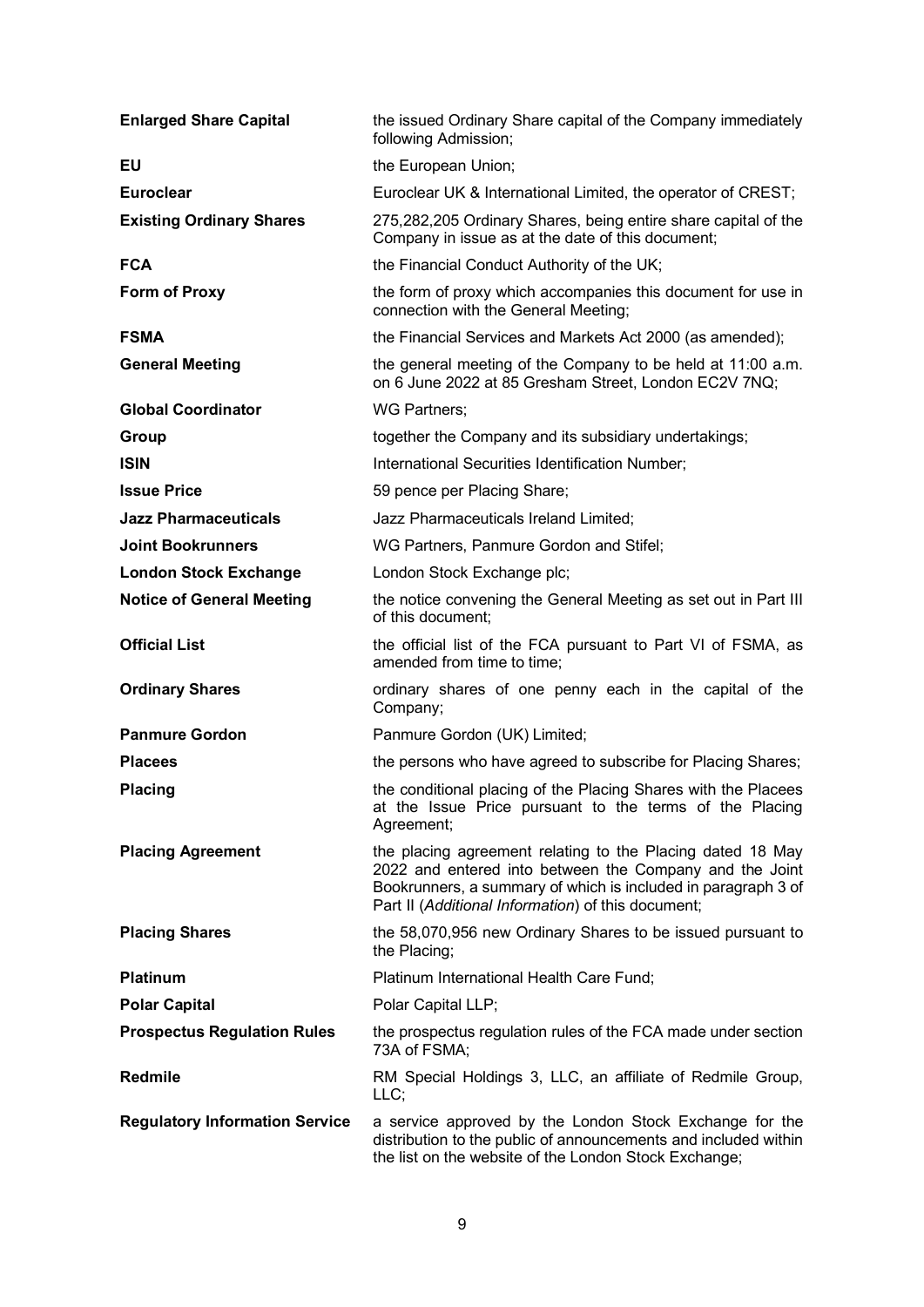| <b>Resolutions</b>                          | the resolutions set out in the Notice of General Meeting to be<br>proposed at the General Meeting and set out on pages 23 to 25<br>of this document;                                                                                                |
|---------------------------------------------|-----------------------------------------------------------------------------------------------------------------------------------------------------------------------------------------------------------------------------------------------------|
| <b>Securities Act</b>                       | the United States Securities Act of 1933, as amended;                                                                                                                                                                                               |
| <b>Shareholders</b>                         | holders of the Ordinary Shares;                                                                                                                                                                                                                     |
| Sofinnova                                   | Sofinnova Crossover 1 SLP;                                                                                                                                                                                                                          |
| <b>Spark</b>                                | Spark Advisory Partners Limited, the Company's nominated<br>adviser;                                                                                                                                                                                |
| <b>Stifel</b>                               | Stifel Nicolaus Europe Limited;                                                                                                                                                                                                                     |
| <b>UK or United Kingdom</b>                 | the United Kingdom of Great Britain and Northern Ireland;                                                                                                                                                                                           |
| UK MAR                                      | the retained version of the EU Market Abuse Regulation<br>(596/2014) as it forms part of UK law by virtue of the European<br>Union (Withdrawal) Act 2018;                                                                                           |
| uncertificated or in<br>uncertificated form | a share or other security recorded on the relevant register of<br>the share or security concerned as being held in uncertificated<br>from in CREST and title to which, by virtue of the CREST<br>Regulations, may be transferred by means of CREST; |
| <b>US or United States</b>                  | the United States of America, its territories and possessions,<br>any state of the United States and the District of Columbia; and                                                                                                                  |
| <b>WG Partners</b>                          | WG Partners LLP.                                                                                                                                                                                                                                    |

A reference to £ is to pounds sterling, being the lawful currency of the UK.

A reference to \$ or US\$ is to United States dollars, being the lawful currency of the US.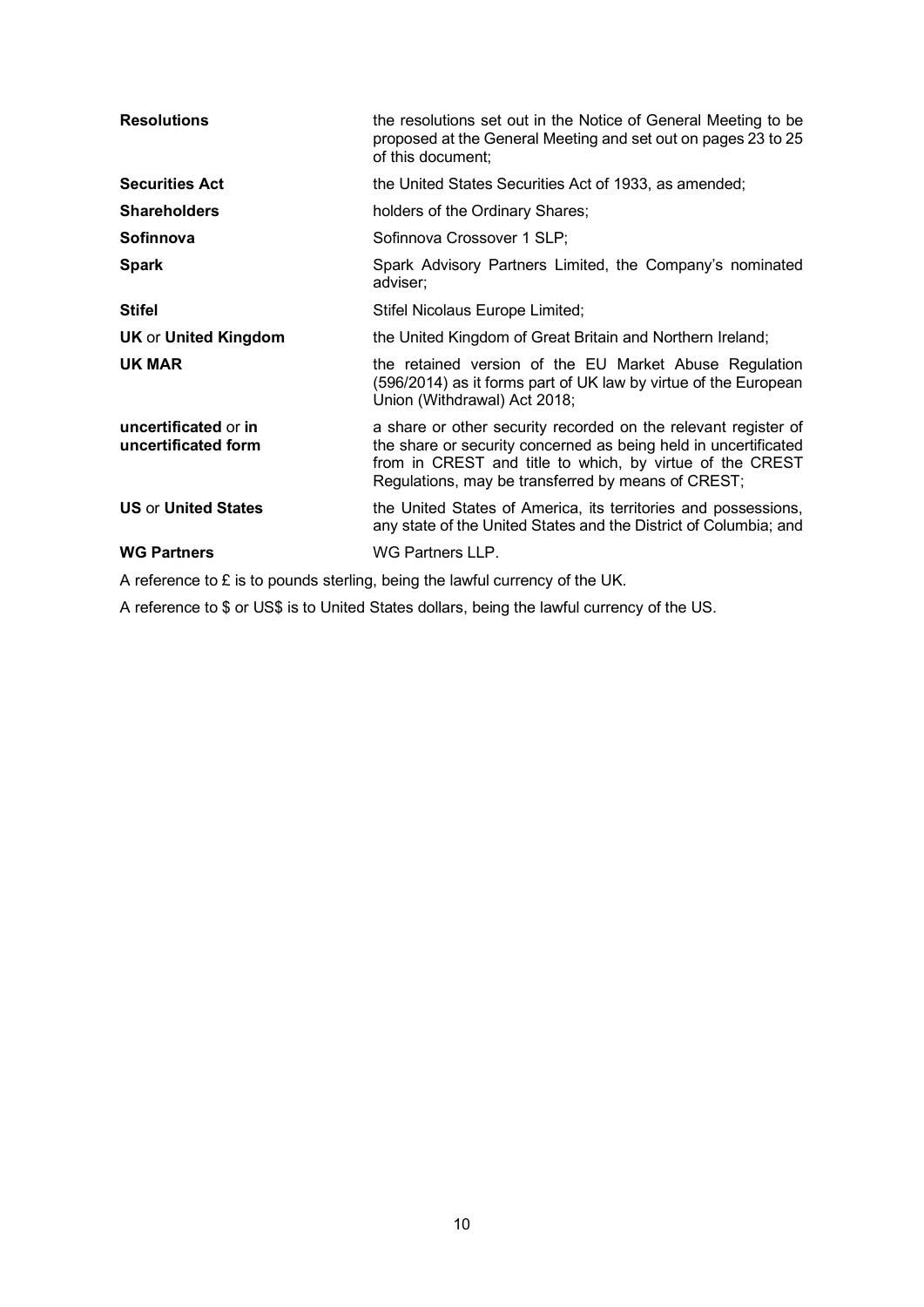#### **GLOSSARY**

<span id="page-10-0"></span>

| <b>ABPI</b>            | the Association of the British Pharmaceutical Industry;                                                                                                                                             |
|------------------------|-----------------------------------------------------------------------------------------------------------------------------------------------------------------------------------------------------|
| anti-PD-1 antibody     | immuno-oncology drug therapy that blocks PD-1 receptors so<br>T-cells are no longer inhibited, allowing the patient's own<br>immune system to attack the tumour;                                    |
| <b>DDR</b>             | discoidin domain receptor;                                                                                                                                                                          |
| <b>MSS mCRC</b>        | microsatellite stable metastatic colorectal cancer;                                                                                                                                                 |
| <b>ESMO</b>            | European Society for Medical Oncology;                                                                                                                                                              |
| fibrostenosis          | fibrosis in the gut of patients with Crohn's Disease;                                                                                                                                               |
| GI-targeted            | focusing on the gastrointestinal tract;                                                                                                                                                             |
| <b>IND</b>             | investigational new drug application;                                                                                                                                                               |
| <b>IPF</b>             | idiopathic pulmonary fibrosis;                                                                                                                                                                      |
| monotherapy            | therapy with a single drug;                                                                                                                                                                         |
| nivolumab              | generic name for OPDIVO®, Bristol Myers Squibb's anti-PD-<br>1 antibody;                                                                                                                            |
| <b>Pan-RAF</b>         | an orally available inhibitor of all members of the<br>serine/threonine protein kinase Raf family, including A-Raf, B-<br>Raf and C-Raf protein kinases, with potential antineoplastic<br>activity; |
| <b>PK/PD</b>           | pharmacokinetic / pharmacodynamic;                                                                                                                                                                  |
| <b>Porcupine</b>       | a target in the Wnt signalling pathway;                                                                                                                                                             |
| <b>RAF</b>             | Rapidly accelerated fibrosarcoma;                                                                                                                                                                   |
| <b>ROCK, ROCK2</b>     | Rho-Associated Coiled-Coil Kinase, Rho-Associated Coiled-<br>Coil Containing Protein Kinase 2;                                                                                                      |
| <b>Wnt ligand</b>      | a ligand, or molecule that signals by binding to a site on a<br>target protein, that drives the Wnt signalling pathway; and                                                                         |
| Wnt signalling pathway | group of signal transduction pathways, made of proteins that<br>pass signals from outside of a cell through cell surface<br>receptors to the inside of the cell.                                    |
|                        |                                                                                                                                                                                                     |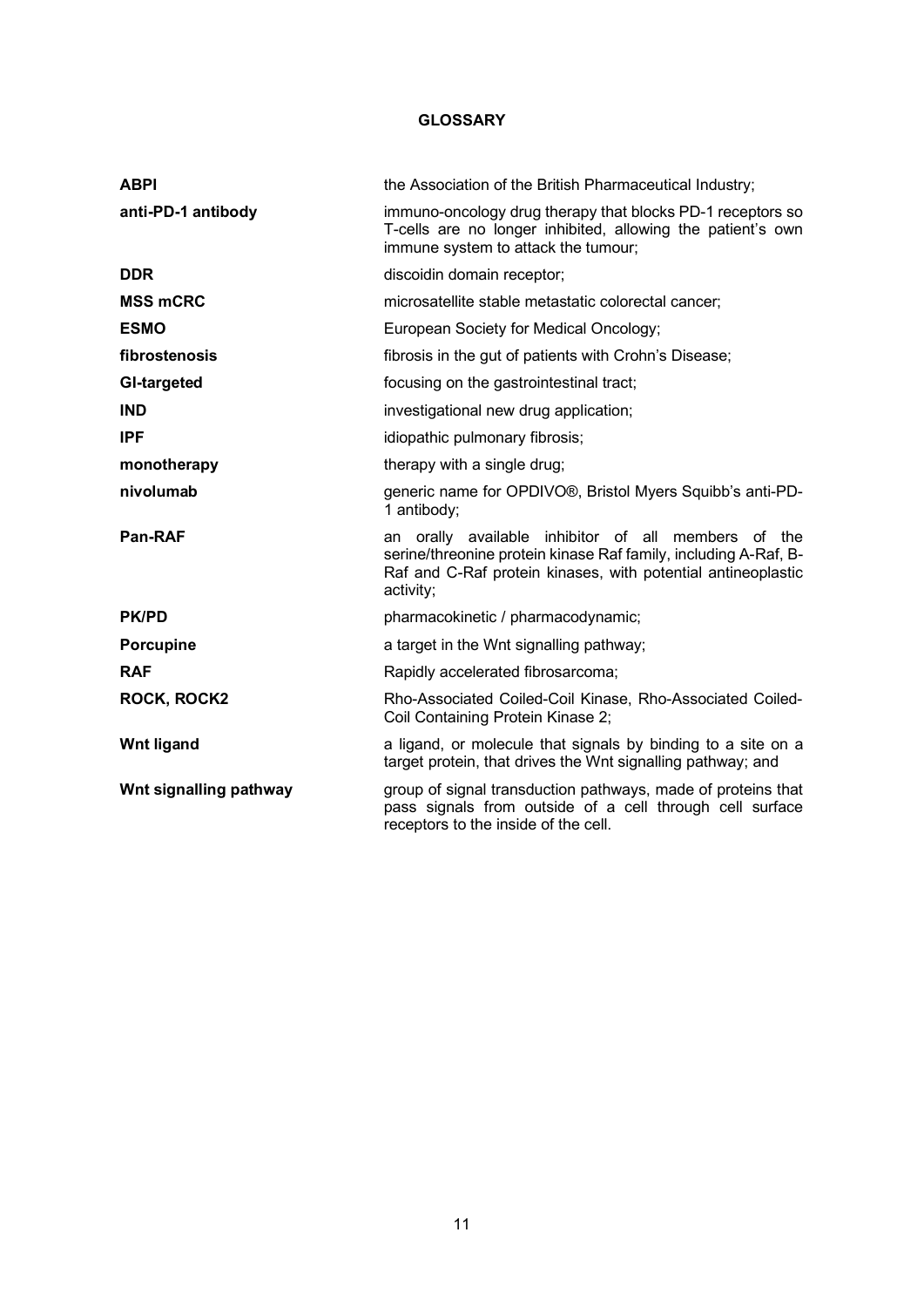#### **PART I LETTER FROM THE CHAIR**

# **Redx Pharma plc**

*(incorporated and registered in England and Wales with registered number 7368089)*

Dr Jane Griffiths (*Chair*) **Block 33, Mereside Block 33, Mereside** Lisa Anson (*Chief Executive Officer*) Peter Presland (*Non-Executive Director*) Dr Thomas Burt (*Non-Executive Director*) Dr Bernhard Kirschbaum (*Non-Executive Director*) Sarah Gordon Wild (*Non-Executive Director*) Natalie Berner (*Non-Executive Director*) Dr Rob Scott (*Non-Executive Director)*

<span id="page-11-0"></span>*Directors Registered Office*

Alderley Park Macclesfield SK10 4TG

Dear Shareholder,

#### **Proposed Placing of 58,070,956 Placing Shares at 59 pence per Placing Share**

**and**

#### **Notice of General Meeting**

#### **1. Introduction**

The Company announced on 19 May 2022 that it has conditionally raised £34.3 million, before expenses, by way of a conditional Placing of 58,070,956 Placing Shares with institutional investors including certain existing Shareholders at a price of 59 pence per share. The net proceeds of the Placing will allow the Group, *inter alia*, to continue to progress its pipeline, as detailed below more fully.

WG Partners, Panmure Gordon and Stifel, as Joint Bookrunners to the Company, have conditionally agreed, pursuant to the terms of the Placing Agreement, to use their reasonable endeavours to procure that the Placees subscribe for the Placing Shares at the Issue Price. WG Partners, Panmure Gordon and Stifel are acting as Joint Bookrunners in relation to the Placing. The Placing is not being underwritten.

Redmile, the Company's largest Shareholder, and Sofinnova are both supporting the Placing and have agreed to subscribe for 27,461,017 and 16,949,153 Placing Shares respectively at the Issue Price. In addition, existing Shareholders Polar Capital and Platinum, are also participating in the Placing and have agreed to subscribe for 2,862,902 and 1,694,916 Placing Shares, respectively, at the Issue Price.

Lisa Anson, Dr Jane Griffiths and Sarah Gordon Wild, being Directors of the Company, are each participating in the Placing and have agreed to subscribe for a total of 542,374 Placing Shares at the Issue Price. The participating Directors have committed, in total, £320,000 to the Placing.

The Company's existing share allotment authorities, which allow it to allot and issue shares on a non pre-emptive basis, are insufficient to allow the Placing to proceed. The Company therefore requires further authorities to allot the Placing Shares. Accordingly, the Placing is conditional, *inter alia*, on the passing by Shareholders of Resolutions 1 and 3 at the General Meeting, which is being convened for 11:00 a.m. on 6 June 2022.

Application will be made to the London Stock Exchange for the Placing Shares to be admitted to trading on AIM. It is expected that Admission will become effective and that dealings in the Placing Shares on AIM will commence at 8:00 a.m. on 7 June 2022 (being the business day following the General Meeting).

If the conditions relating to the issue of the Placing Shares are not satisfied or the Placing Agreement is terminated in accordance with its terms, the Placing Shares will not be issued and the Company will not receive the related funds.

The Issue Price is equal to the Closing Price on the date of the announcement of the Placing.

**The purpose of this document is to provide you with information regarding the Placing, to explain why the Board considers the Placing to be in the best interests of the Company and its**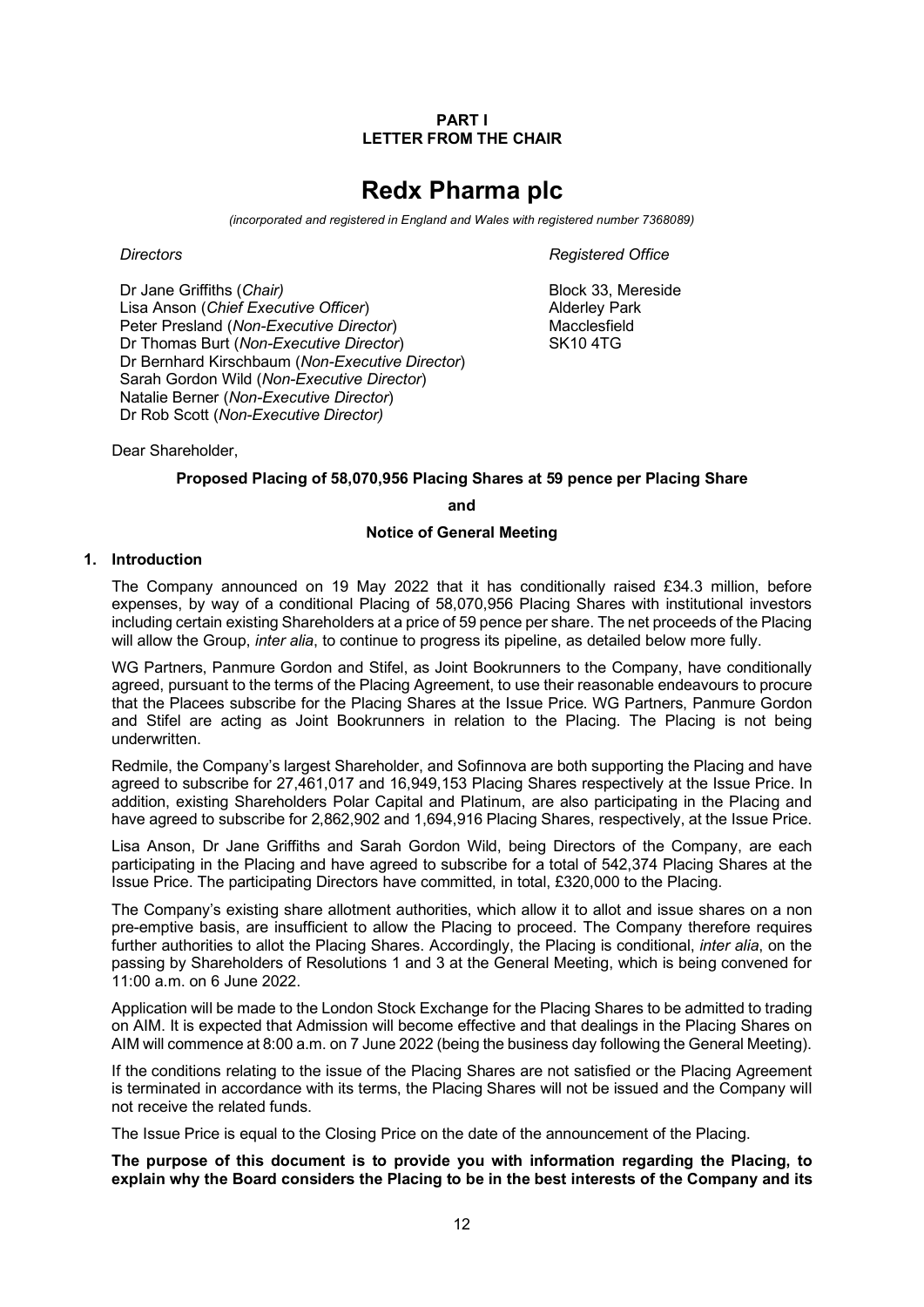**Shareholders as a whole and why it unanimously recommends that you should vote in favour of the Resolutions to be proposed at the General Meeting, notice of which is set out at the end of this document.**

#### **2. Background to and Reasons for the Placing**

Redx is a clinical-stage biotechnology company founded in 2010 and whose Ordinary Shares have traded on AIM since 2015. The Company is focused on discovering and developing novel, small molecule, highly targeted therapeutics for the treatment of cancer and fibrotic disease, including cancerassociated fibrosis, that address significant unmet medical needs. Redx's core strengths in medicinal chemistry and translational science enable the Company to discover and develop differentiated, novel compounds against biologically or clinically validated targets. Redx has made substantial progress in growing its wholly-owned clinical and preclinical stage pipeline over the last two years, with two clinical stage programmes in development, as seen in Figure 1 below.

|                     | <b>Target/Product</b>                                                                                                                                                                           | Indication(s)                           | Research         | Preclinical | Phase 1 | Phase 2 | Phase 3                                   | <b>Upcoming Milestones</b>                                                                                                                                                                                                                                            |  |
|---------------------|-------------------------------------------------------------------------------------------------------------------------------------------------------------------------------------------------|-----------------------------------------|------------------|-------------|---------|---------|-------------------------------------------|-----------------------------------------------------------------------------------------------------------------------------------------------------------------------------------------------------------------------------------------------------------------------|--|
| Oncology            | Genetically selected MSS<br>$mCRC$ mono $+$ nivolumab<br>combo<br>Porcupine Inhibitor<br>(RXC004)<br>Genetically selected<br>pancreatic cancer<br>Unselected biliary cancer<br>mono + PD1 combo |                                         | <b>PORCUPINE</b> |             |         |         | Initiate combo arms - H <sub>2</sub> 2022 |                                                                                                                                                                                                                                                                       |  |
|                     |                                                                                                                                                                                                 |                                         |                  | PORCUPINE2  |         |         |                                           | Topline data - From H1 2023                                                                                                                                                                                                                                           |  |
| Fibrosis            | <b>ROCK2</b><br><b>Selective Inhibitor</b><br>(RXC007)                                                                                                                                          | Idiopathic pulmonary<br>fibrosis (IPF)  |                  |             |         |         |                                           | Initiate Phase 2a - 2022                                                                                                                                                                                                                                              |  |
| Engine<br>Discovery | GI-targeted<br><b>ROCK Inhibitor</b><br>(RXC008)                                                                                                                                                | Fibrostenotic Crohn's<br>Disease        |                  |             |         |         |                                           |                                                                                                                                                                                                                                                                       |  |
|                     | <b>DDR Inhibitor</b><br>(Discoidin Domain<br>Receptor)                                                                                                                                          | Fibrosis, Cancer-associated<br>fibrosis |                  |             |         |         |                                           | Progress programmes -<br>3 IND's by 2025<br>· RXC008 Phase 1 study start -<br>end 2023                                                                                                                                                                                |  |
|                     | <b>Research Targets</b><br>(Wholly-owned)                                                                                                                                                       | Oncology & Fibrosis                     |                  |             |         |         |                                           |                                                                                                                                                                                                                                                                       |  |
|                     |                                                                                                                                                                                                 |                                         |                  |             |         |         |                                           |                                                                                                                                                                                                                                                                       |  |
|                     | Porcupine Inhibitor<br>(RXC006/AZD5055)                                                                                                                                                         | Idiopathic pulmonary fibrosis<br>(IPF)  |                  |             |         |         |                                           | Licensed to AstraZeneca                                                                                                                                                                                                                                               |  |
| Partnered           | <b>Pan-RAF Inhibitor</b><br>(JZP815)                                                                                                                                                            | Oncology                                |                  |             |         |         |                                           | Sold to Jazz Pharmaceuticals                                                                                                                                                                                                                                          |  |
|                     | <b>MAPK Pathway</b><br>(2 targets)                                                                                                                                                              | Oncology                                |                  |             |         |         |                                           | Progress Jazz collaboration                                                                                                                                                                                                                                           |  |
|                     |                                                                                                                                                                                                 |                                         |                  |             |         |         |                                           | DDR: Discoidin Domain Receptor; IND: Investigational new drug application; GI: Gastrointestinal; MAPK: Mitogen-activated protein kinase; MSS mCRC: Microsatellite-Stable Metastatic Colorectal Cancer; RAF: Rapidly accelerate<br>ROCK: Rho associated protein kinase |  |

Figure 1. Redx Development Pipeline

Redx's lead oncology product, RXC004, is a highly potent, orally active Porcupine inhibitor being developed as a targeted therapy for Wnt-ligand driven cancer. Porcupine is a key enzyme in the Wnt signalling pathway, well established as a key driver of both tumour growth and immune evasion. RXC004 has completed the monotherapy module of a Phase 1 clinical study in patients with advanced malignancies and is currently completing the combination therapy module of the Phase 1 clinical study in combination with an immune checkpoint inhibitor, nivolumab. In Phase 1, RXC004 as monotherapy demonstrated a differentiated level of activity in Wnt-ligand dependent tumours as compared to Wntligand independent tumours. Redx is now evaluating RXC004 in two multi-arm Phase 2 clinical studies in patients with Wnt-ligand dependent solid tumours. The first study, PORCUPINE, which was initiated in November 2021, is evaluating RXC004 in genetically selected MSS mCRC in a monotherapy arm as well as a combination arm with nivolumab, an immune checkpoint inhibitor. The second study, PORCUPINE2, which was initiated in January 2022, is evaluating RXC004 as a monotherapy in a genetically selected pancreatic cancer arm and both as a monotherapy and in combination with an anti-PD-1 in an unselected biliary cancer arm. Both studies are expected to report topline clinical data from the first half of 2023. All three of these cancer types have high unmet need with limited treatment options and poor 5-year survival rates of less than 3% for biliary and pancreatic cancer and 14% for MSS mCRC.

Redx's lead fibrosis product, RXC007, is a highly selective Rho Associated Coiled-Coil Containing Protein Kinase 2 (ROCK2) inhibitor being developed in fibrosis. ROCK2 is a biologically and clinically validated target that has been shown to sit at a nodal point in a cell signalling pathway thought to be central to fibrosis. As a selective ROCK2 inhibitor, RXC007 has the potential to treat several fibrotic diseases across various therapeutic areas such as pulmonary, metabolic, cardiovascular, neuromuscular, CNS, as well as cancer-associated fibrosis. RXC007 has demonstrated robust antifibrotic effects in a range of industry-standard *in vivo* preclinical models. RXC007 demonstrated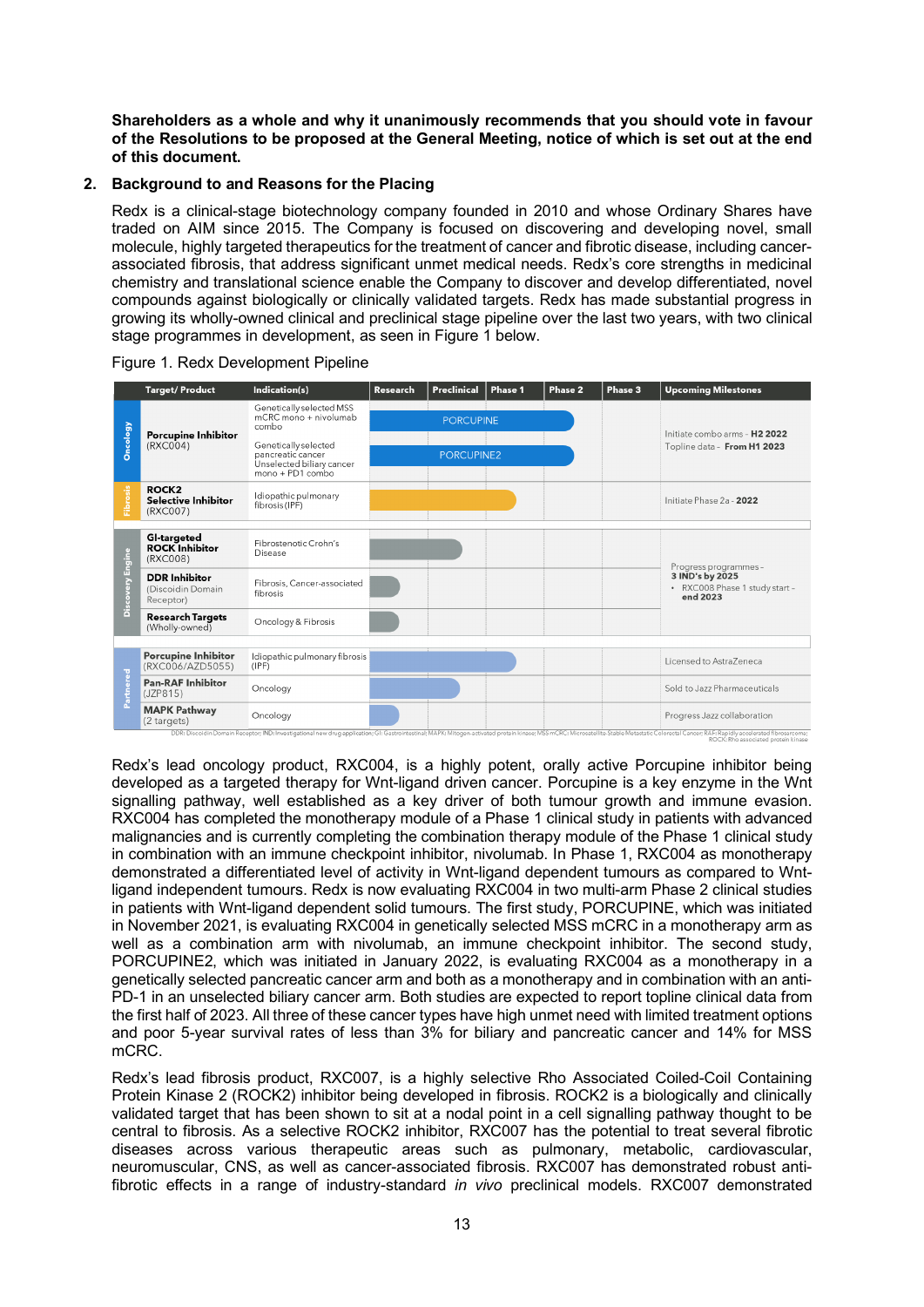encouraging safety data and pharmacokinetic properties in a Phase 1 clinical study in healthy volunteers, with IPF being targeted as the first indication for clinical development in a Phase 2a clinical study planned to initiate during 2022, with topline clinical data expected to be reported in the second half of 2023. IPF is a severe and life-threatening chronic lung condition, with limited treatment options, which is estimated to affect 170,000 patients globally. IPF has an addressable market opportunity estimated to be worth \$3.6 billion by 2029.

The Company has a very experienced management team led by Lisa Anson, a well-respected and experienced industry executive and former President of AstraZeneca in the UK and the ABPI.

Redx continues to execute on a clear and focused strategy aimed at driving shareholder value. Redx's ambition is to become a leading biotech company focused on the development of novel and differentiated targeted medicines in cancer and fibrotic diseases, including cancer-associated fibrosis. Redx's initial aim is to progress prioritised programmes to deliver clinical proof of concept, before evaluating options for further development and potential value creation. Redx's core strength of medicinal chemistry expertise and proven ability to design molecules against validated targets will continue to be leveraged to discover the next generation of novel and differentiated drug candidates. In order to maximise value and mitigate risk in certain circumstances, Redx has and may continue to seek opportunities to out-license assets or collaborate with pharmaceutical partners on programmes prior to clinical proof of concept. Since 2019, Redx has completed three notable partnership deals, two with Jazz Pharmaceuticals and one with AstraZeneca, with total potential milestone payments to Redx of approximately \$1 billion (approximately £802.1 million), plus mid-single digit revenue royalties.

There has been significant delivery against this strategy with the following notable achievements:

#### *RXC004 Accomplishments*

- On 27 July 2021, based on the RXC004 Phase 1 study results, Redx selected 2 mg once daily as the dose of RXC004 for the planned Phase 2 monotherapy proof of concept clinical trials in genetically selected MSS mCRC and pancreatic cancer, and in unselected biliary cancer. Preliminary data from the study in patients with unselected advanced solid tumours showed that RXC004 2mg once daily was safe, well-tolerated and provided target coverage at levels required to assess monotherapy efficacy in Phase 2 clinical trials in selected patients with Wnt-ligand driven cancers.
- On 20 September 2021, Redx presented the results of the Phase 1 trial with RXC004 monotherapy in patients with advanced malignancies at the ESMO Congress. These results have shown the drug to be well-tolerated at doses that provide the target coverage required to assess efficacy in the Phase 2 studies. Whilst the Phase 1 study was in genetically unselected cancers, the data suggested a differential level of activity between Wnt-ligand driven cancers and non Wnt-ligand driven cancers, in line with observations of other molecules in this class.
- Redx is currently conducting a Phase 1 safety and tolerability study with RXC004 in combination with nivolumab (OPDIVO® - Bristol Myers Squibb, an anti-PD-1 antibody). The results of this Phase 1 study will be used to define a dose of RXC004 to be used with an anti-PD-1 therapy in the Phase 2 combination arms of the PORCUPINE and PORCUPINE2 studies.
- Based on the Phase 1 results to date, Redx has initiated two Phase 2 clinical studies. In November 2021, Redx dosed the first patient in the first of two multi-armed Phase 2 clinical studies, PORCUPINE, evaluating RXC004 in patients with genetically selected MSS mCRC. In January 2022, Redx dosed the first patient in PORCUPINE2, the second multi-armed Phase 2 clinical study, which is evaluating RXC004 in patients with genetically selected pancreatic cancer and unselected biliary cancer.

#### *RXC007 Accomplishments*

- On 3 June 2021, Redx announced the first subject had been dosed in a Phase 1 study in healthy volunteers evaluating its lead fibrosis drug candidate, RXC007. The primary objective of this firstin-human study is to evaluate the safety profile of this orally bioavailable, small molecule.
- On 10 March 2022, Redx announced encouraging clinical data from the Phase 1 study showing excellent safety and pharmacokinetic profile in both the single ascending dose and multiple dose cohort. No adverse events were observed following single doses of 2-70mg, and no serious adverse events were observed in the multiple dose cohort, dosed at 50mg twice daily for 14 days.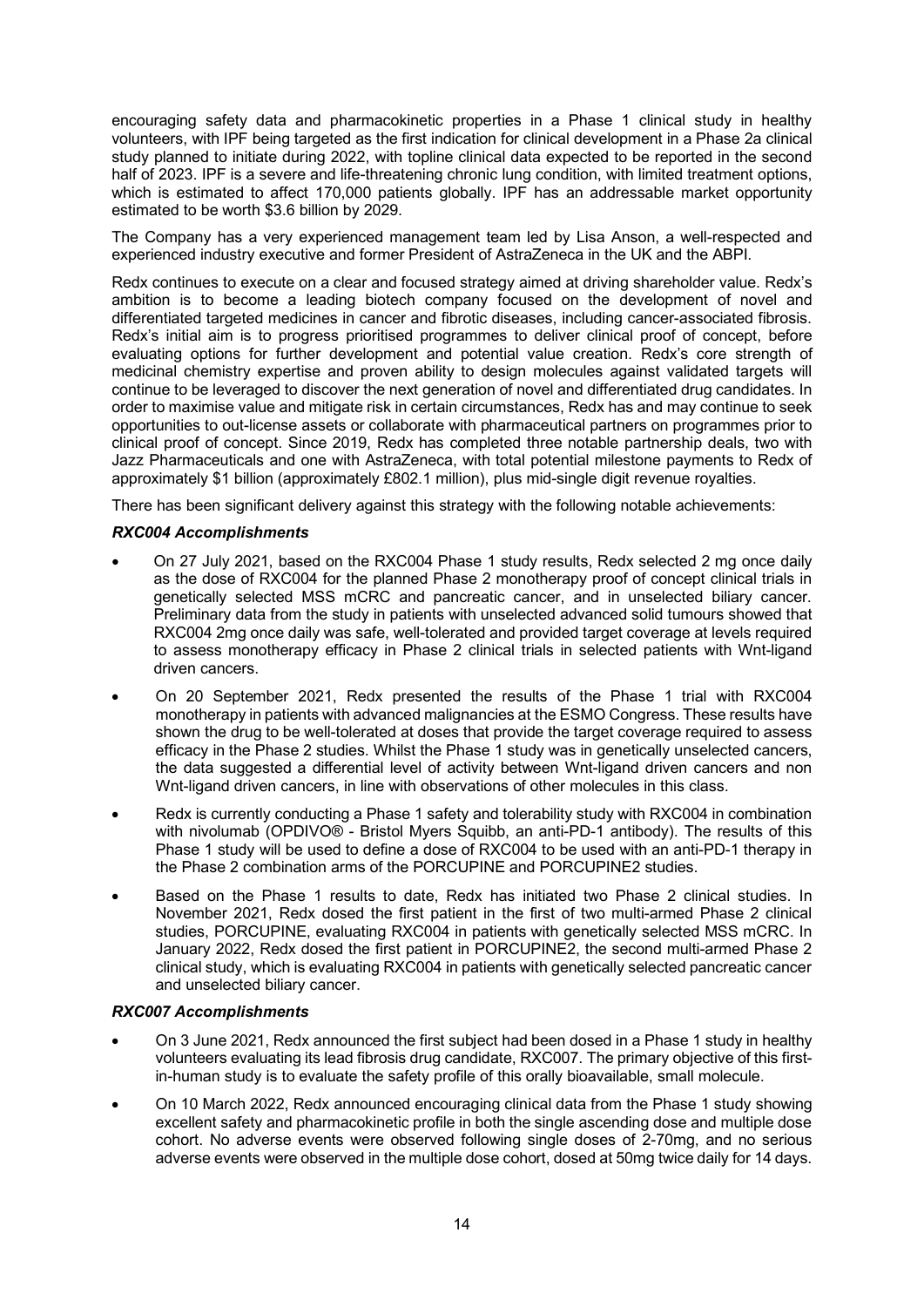The study also showed that biologically relevant exposure was achieved at the higher doses and the half-life was potentially suitable for once-daily dosing.

#### *Preclinical Accomplishments*

- On 2 September 2021, Redx announced a milestone payment of \$3 million (approximately £2.2 million as recorded by the Company at the time of receipt) as a result of the initiation of INDenabling studies for JZP815 under the terms of the sale of Redx's pan-RAF inhibitor programme to Jazz Pharmaceuticals in 2019. Under the terms of the sale, Redx is entitled to up to \$203 million (approximately £162.8million) in development, regulatory and commercial milestone payments, plus tiered royalties. The associated collaboration, under which Redx performs research and preclinical development services with the goal of completing IND-enabling studies, continues to progress well.
- On 9 December 2021, Redx announced a milestone payment of \$10 million (approximately £7.4 million as recorded by the Company at the time of receipt) related to the continued progress of the research collaboration entered into in 2020 with Jazz Pharmaceuticals to discover and develop two targeted cancer therapies. Redx is leading discovery and preclinical development activities on two cancer targets and could potentially receive up to a further \$400 million (approximately £320.8 million) in milestone payments, plus tiered royalties. This research collaboration recognised Redx's expertise in oncology drug design and profiling following the sale of Redx's pan-RAF inhibitor programme to Jazz Pharmaceuticals in 2019.
- On 23 December 2021, Redx announced a milestone payment of \$9 million (approximately £6.7 million as recorded by the Company at the time of receipt) from AstraZeneca related to the initiation of a Phase 1 study for AZD5055 (RXC006), a Porcupine inhibitor in development for fibrotic diseases, following the grant of an exclusive global license for the development and commercialisation of RXC006 in 2020. Prior to this, on 17 June 2021, Redx announced a milestone payment of \$4 million (approximately £2.8 million as recorded by the Company at the time of receipt), triggered as a result of progress in the development of RXC006. Redx could potentially receive up to a further \$360 million (approximately £288.8 million) in development and commercial milestones, plus tiered royalties. This licensing transaction underlines interest in the Porcupine mechanism and further validates the quality of molecules emerging from Redx's discovery team.
- On 27 January 2022, Redx announced a new Discoidin Domain Receptor (DDR) inhibitor programme targeting fibrosis and cancer-associated fibrosis that is entering lead optimisation. This programme was developed in-house by Redx's discovery team.
- On 30 March 2022, Redx announced the nomination of RXC008 as its next clinical development candidate. RXC008 is a Gastrointestinal (GI) targeted Rho-Associated Coiled-Coil Containing Protein Kinase (ROCK) inhibitor and is planned to be developed as a potential first-in-class treatment for fibrostenotic Crohn's disease.

In addition to the aforementioned accomplishments, the Company further strengthened its Executive Management Team through the appointments of Jane Robertson as Chief Medical Officer on 1 March 2021, Peter Collum as Chief Financial Officer on 1 May 2021 and Claire Solk as General Counsel on 17 January 2022. Redx has continued to build its Board of Directors through the appointments of Dr Jane Griffiths as Chair on 1 December 2021 and Dr Rob Scott as an independent Non-Executive Director on 27 January 2022. Natalie Berner was appointed as a Non-Executive Director on 19 May 2021, nominated by and representing Redmile.

Whilst the Company has sufficient resources to fund its planned development programmes through 2022, Redx requires additional capital to fund its currently active and planned clinical development activity beyond 2022 and to further develop and advance its research and discovery assets towards the preclinical and clinical pipeline. The Board believes that the Placing is in the best interests of Shareholders in order to provide further cash resources to fund the Company's strategic plan and to provide flexibility when considering options upon data readouts in order to determine the optimal route for value creation for shareholders. Furthermore, strong support from existing and new specialist investors through the Placing provides additional confirmation and evidence of the strength of the Company's assets and research and development.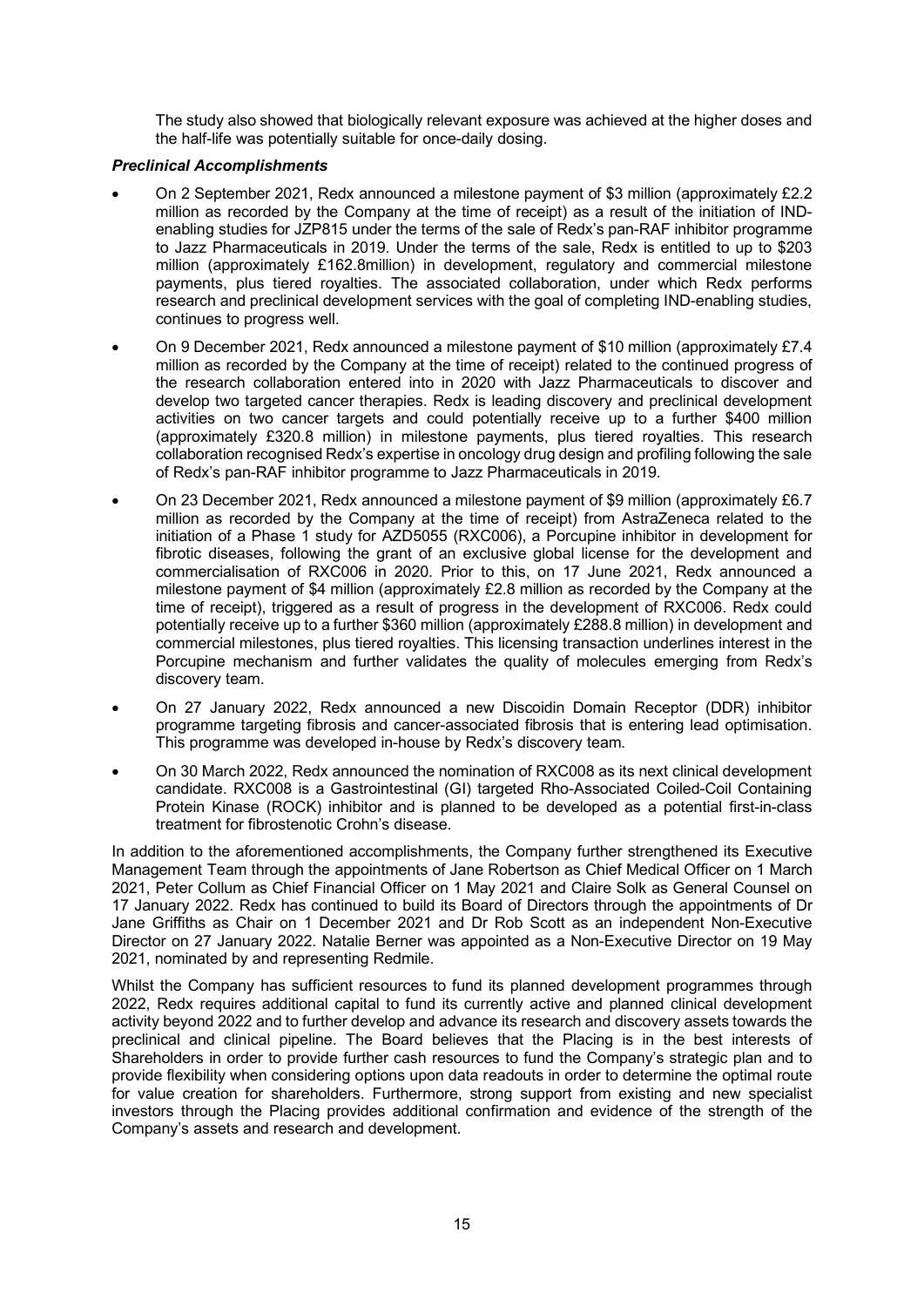#### **3. Size of the Placing and Use of Proceeds**

Through the Placing, the Company has conditionally raised gross proceeds of £34,261,864 in order to fund the anticipated progression of its clinical development and research stage programmes to important value inflection points through 2023, thereby continuing the delivery of its stated strategy to drive shareholder value. Redx expects to use the net proceeds of the Placing, its existing cash resources and a risk-adjusted forecast of milestone income from partnered programmes due before the end of 2023 as follows:

- Report topline Phase 2 data from PORCUPINE and PORCUPINE2 clinical trials to establish human proof of concept of RXC004 as a monotherapy in patients with genetically selected MSS mCRC, pancreatic cancer, and unselected biliary cancer as well as a combination therapy with an anti-PD-1 in MSS mCRC and biliary cancer;
- Report topline Phase 2a data from clinical trial with RXC007 to obtain early efficacy, safety, PK/PD in IPF;
- Progress RXC008 through preclinical development to IND submission in fibrostenotic Crohn's disease;
- Continue to advance the pipeline from the Redx discovery engine, leveraging Redx's core strength of medicinal chemistry expertise and proven ability to design molecules against validated targets to discover the next generation of differentiated drug candidates, with a goal of delivering three new INDs by 2025; and
- General and administrative working capital through 2023.

As the Company executes its business plan, the Board and management will continue to ensure that resources are allocated to allow progression of the project portfolio in the most efficient way and to assess options on an on-going basis to ensure that Redx extracts maximum value from its intellectual property. Following completion of the Placing, the Company estimates that it will have available cash of approximately £59.4 million.

#### **4. Current Financial Summary**

On 27 January 2022, Redx announced its annual results for the financial year ended 30 September 2021. Financial highlights for the period included net cash of £29.6 million (30 September 2020: £27.5 million); a loss for the year of £21.5 million (year ended 30 September 2020: £9.2 million loss) and total operating expenditure of £27.1 million (year ended 30 September 2020: £14.1 million). Redx's cash position has been supplemented by \$26 million (approximately £19.1 million as recorded by the Company at the time of receipt) in milestones that were triggered during the calendar year 2021 from progress on all three ongoing collaborations.

#### **5. Details of the Placing**

WG Partners, Panmure Gordon and Stifel acting as Joint Bookrunners, have conditionally placed the Placing Shares at the Issue Price representing gross proceeds of £34,261,864. The Placing will comprise 58,070,956 Placing Shares.

The Placing of the Placing Shares is conditional, *inter alia*, on the following:

- (i) Resolutions 1 and 3 being passed at the General Meeting;
- (ii) the Placing Agreement not being terminated prior to Admission and becoming and otherwise having become unconditional in all respects; and
- (iii) Admission having occurred on or before 8:00 a.m. on 7 June 2022 (or such later date and/or time as the Company and WG Partners, Panmure Gordon and Stifel may agree not being later than 8:00 a.m. on 21 June 2022).

The Company has agreed to pay to WG Partners, Panmure Gordon and Stifel certain commissions based on the aggregate value of the Placing Shares placed at the Issue Price and to pay the expenses incurred in relation to the Placing.

#### *Application for Admission*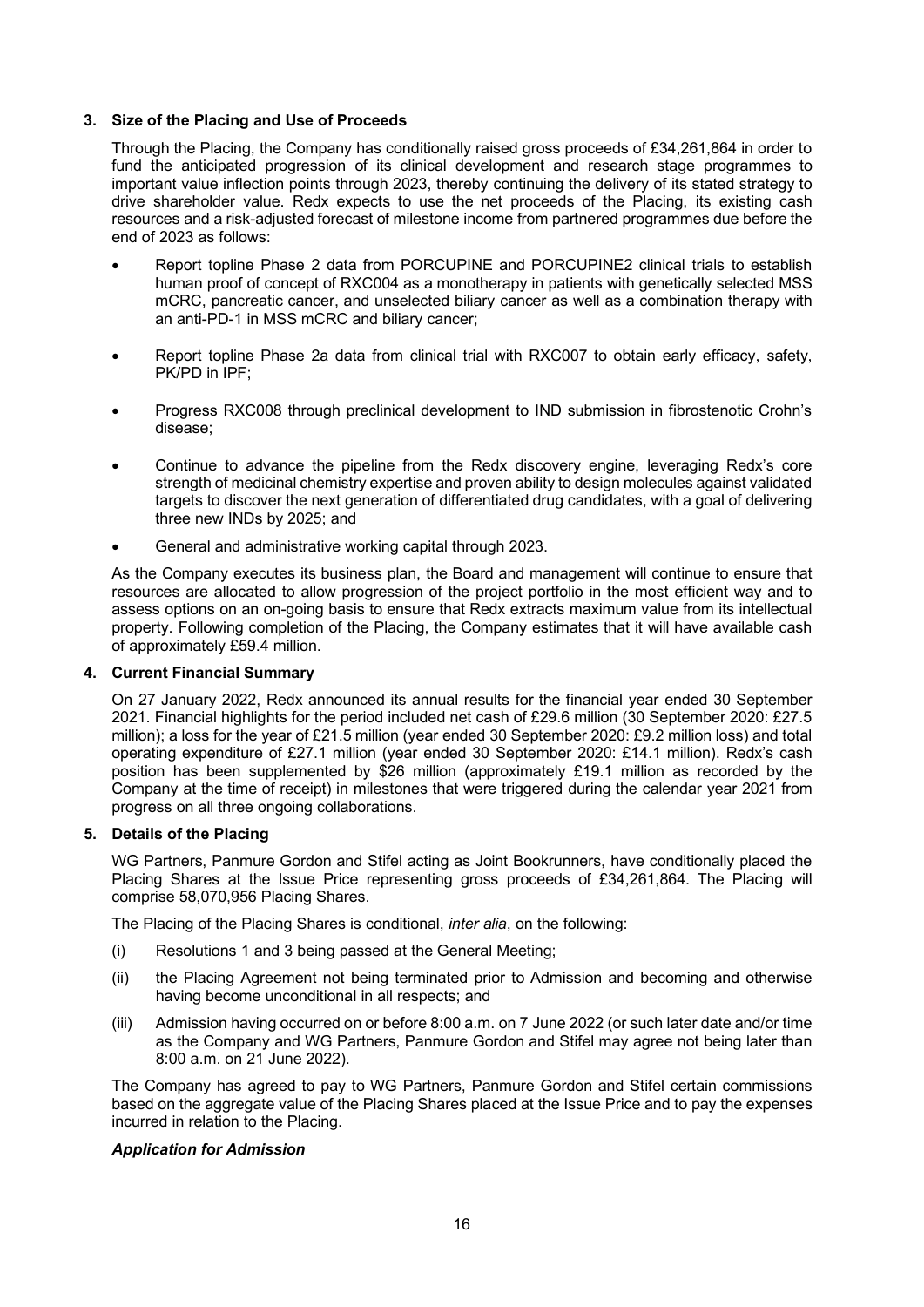Application will be made to the London Stock Exchange for the Placing Shares to be admitted to trading on AIM. Admission is expected to take place, and dealings on AIM are expected to commence, at 8:00 a.m. on 7 June 2022.

#### *Effect of the Placing*

The Placing Shares will, when issued and fully paid, rank *pari passu* in all respects with the Existing Ordinary Shares, including the right to receive all dividends and other distributions declared, made or paid after Admission. Upon completion of the Placing, the Placing Shares will represent approximately 17.42 per cent. of the Enlarged Share Capital.

A summary of the Placing Agreement is set out in paragraph [3](#page-20-0) of Part II (*Additional Information*) of this document.

#### *Related Party Transaction*

As Redmile holds 79.15 per cent. of the Existing Ordinary Shares, Redmile is a related party of the Company pursuant to the AIM Rules. Consequently, the participation of Redmile and also certain of the Directors in the Placing constitutes related party transactions for the purposes of AIM Rule 13. The independent directors for the purposes of this transaction (being all Directors other than Natalie Berner, who is a representative of Redmile, Dr Thomas Burt, who is a representative of Sofinnova, and Lisa Anson, Dr Jane Griffiths and Sarah Gordon Wild who are participating in the Placing) consider, having consulted with Spark, the Company's nominated adviser, that (i) the terms of Redmile's subscription for Placing Shares and (ii) the terms of participation of each of Lisa Anson, Dr Jane Griffiths and Sarah Gordon Wild in the Placing are fair and reasonable in so far as Shareholders are concerned.

#### **6. General Meeting**

The Directors do not currently have sufficient authority to allot in full the Placing Shares. Accordingly, the Board is seeking the approval of the Shareholders to allot the Placing Shares at the General Meeting, together with approval to disapply pre-emption rights.

A notice convening the General Meeting, which is to be held at 85 Gresham Street, London EC2V 7NQ on 6 June 2022 at 11:00 a.m., is set out at the end of this document. At the General Meeting, the following Resolutions will be proposed:

*Resolution 1* – An ordinary resolution to authorise the Directors to allot Ordinary Shares up to an aggregate nominal amount of £580,709.56 being equal to 58,070,956 Placing Shares.

*Resolution 2* – An ordinary resolution to authorise the Directors to:

- (i) allot shares in the Company and to grant rights to subscribe for or to convert any security into shares in the Company up to an aggregate nominal amount which represents one third of the Enlarged Share Capital; and
- (ii) allot equity securities in connection with a rights issue in favour of (i) holders of ordinary shares in proportion to their respective holdings of ordinary shares; and (ii) to holders of other equity securities as required by the rights attached to those securities or as the Directors otherwise consider necessary up to a maximum nominal amount which represents one third of the Enlarged Share Capital.

This Resolution is conditional upon Admission and will replace the equivalent authorities granted at the Company's annual general meeting held on 8 March 2022.

*Resolution 3* – A special resolution to authorise the Directors to allot the Placing Shares, pursuant to the authority conferred on them by Resolution 1, and to dis-apply statutory pre-emption rights in respect of the allotment of such shares, as if section 561 of the Act did not apply to such allotment. This Resolution is conditional upon the passing of Resolution 1.

*Resolution 4* – A special resolution to authorise the Directors generally to allot and issue equity securities for cash pursuant to the authority conferred on them by Resolution 2, up to an aggregate nominal amount which represents 10 per cent. of the Enlarged Share Capital. This Resolution is conditional upon Admission and the passing of Resolution 2 and will replace the equivalent authorities granted at the Company's annual general meeting held on 8 March 2022.

The authorities and the powers described in Resolutions 1 and 3 above will (unless previously revoked or varied by the Company in general meeting) expire on the date 3 months from the passing of such Resolutions or at the conclusion of the next annual general meeting of the Company following the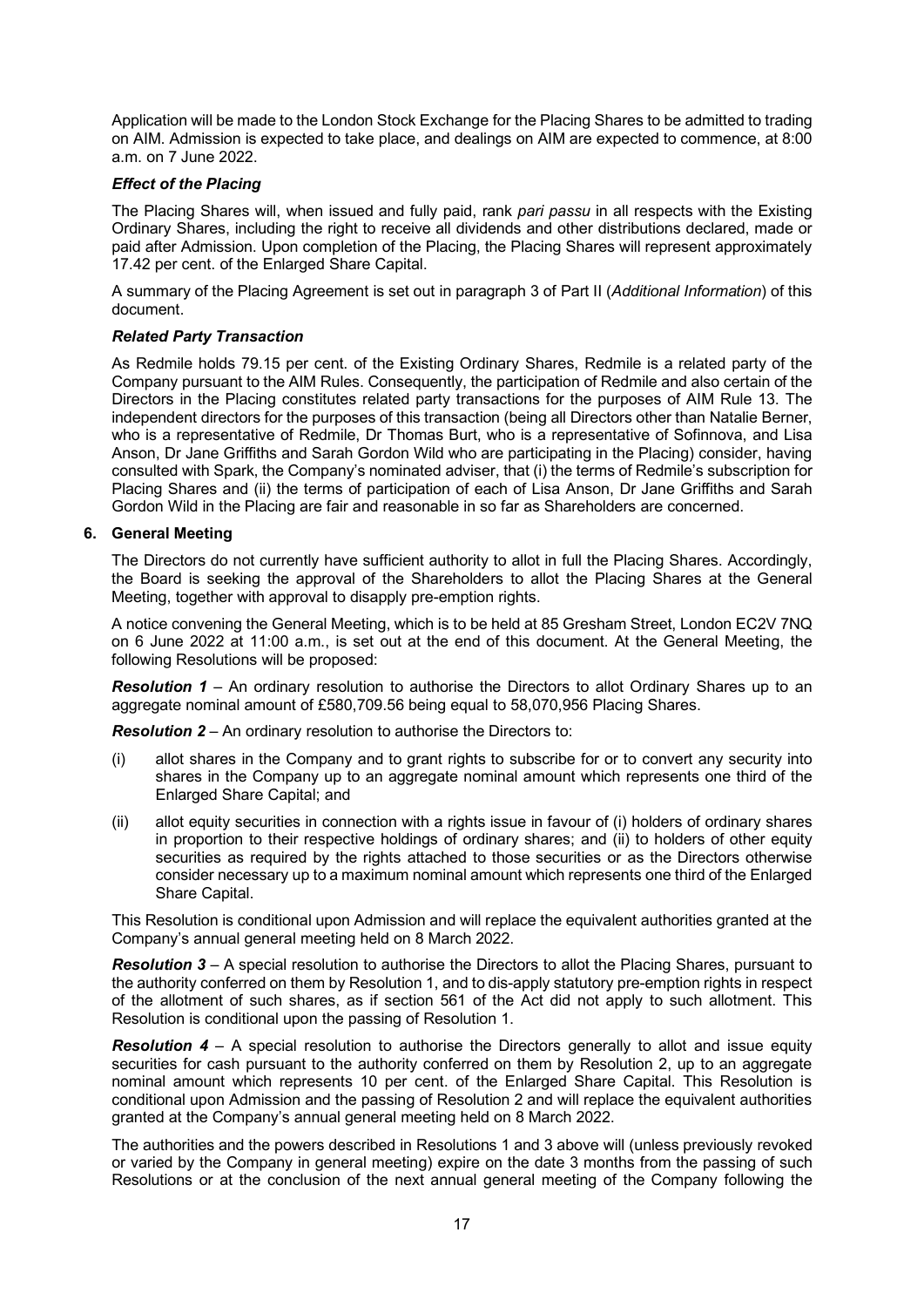passing of the Resolutions, whichever occurs first. The authorities and the powers described in Resolutions 2 and 4 above will (unless previously revoked or varied by the Company in general meeting) expire on the date 15 months from the passing of such Resolutions or at the conclusion of the next annual general meeting of the Company following the passing of the Resolutions, whichever occurs first. The authority and the power described in Resolutions 1 and 3 above are in addition to any like authority or power previously conferred on the Directors. The authority and the power described in Resolutions 2 and 4 above are in substitution for the authority and power previously conferred on the Directors pursuant to the like resolutions (being resolutions 9 and 10) passed at the Company's annual general meeting held on 8 March 2022.

Resolutions 1 and 2 are ordinary resolutions and require a simple majority of those voting in person or by proxy to vote in favour of the Resolutions. Resolutions 3 and 4 are special resolutions and will require approval by not less than 75 per cent. of the votes cast by Shareholders voting in person or by proxy.

#### **7. Irrevocable Undertakings**

The Directors, who in aggregate hold 1,168,367 Ordinary Shares, representing approximately 0.4 per cent. of the Existing Ordinary Shares, have irrevocably undertaken to vote in favour of the Resolutions at the General Meeting.

#### **8. Action to be Taken in Respect of the General Meeting**

A Form of Proxy for use at the General Meeting is enclosed with this document. The Form of Proxy should be completed in accordance with the instructions printed thereon and returned to Equiniti Limited, Aspect House, Spencer Road, Lancing, West Sussex BN99 6DA, U.K. as soon as possible but in any event by no later than 11:00 a.m. on 31 May 2022. Shareholders who hold their Ordinary Shares in uncertificated form in CREST may alternatively use the CREST proxy voting service in accordance with the procedures set out in the CREST Manual as explained in the notes accompanying the Notice of General Meeting at the end of this document. Proxies submitted via CREST must be received by the Company's registrars, Equiniti Limited, by no later than 11:00 a.m. on 31 May 2022.

The release, publication or distribution of this document and the Form of Proxy in jurisdictions other than the UK may be restricted by laws or regulations and therefore persons into whose possession this document and/or the Form of Proxy come, should inform themselves about, and observe, any such restrictions. Any failure to comply with any such restrictions may constitute a violation of the securities laws or regulations of such jurisdictions.

Before deciding what action to take in respect of the Resolutions, you are advised to read the whole of this document and not merely rely on certain sections of this document. If you are in any doubt as to the action you should take, you should immediately seek your own personal financial advice from an appropriately qualified independent professional adviser.

#### **9. General Meeting Arrangements**

Although the UK Government has lifted all Covid-19 restrictions, the situation is still evolving. We are closely monitoring the situation and if circumstances change materially before the date of the General Meeting, we may adapt our proposed arrangements in accordance with UK Government guidelines and mindful of public health concerns. If these arrangements do change, we will notify any changes as early as possible before the date of the General Meeting. Shareholders should continue to monitor our website (https://www.redxpharma.com/investors/investor-centre/) and our regulatory announcements for any updates in relation to the General Meeting.

#### **10. Additional Information**

The attention of Shareholders is drawn to the additional information set out in Part II of this document. Shareholders are advised to read the whole of this document and not rely solely on the summary information presented in this letter.

#### **11. Recommendation**

The Directors consider that the Placing and the authorities granted by the Resolutions are in the best interests of the Company and its Shareholders as a whole. Accordingly, the Directors unanimously recommend that you vote in favour of the Resolutions as they intend to do in respect of their own shareholdings of 1,168,367 Ordinary Shares, representing approximately 0.4 per cent. of the Existing Ordinary Shares.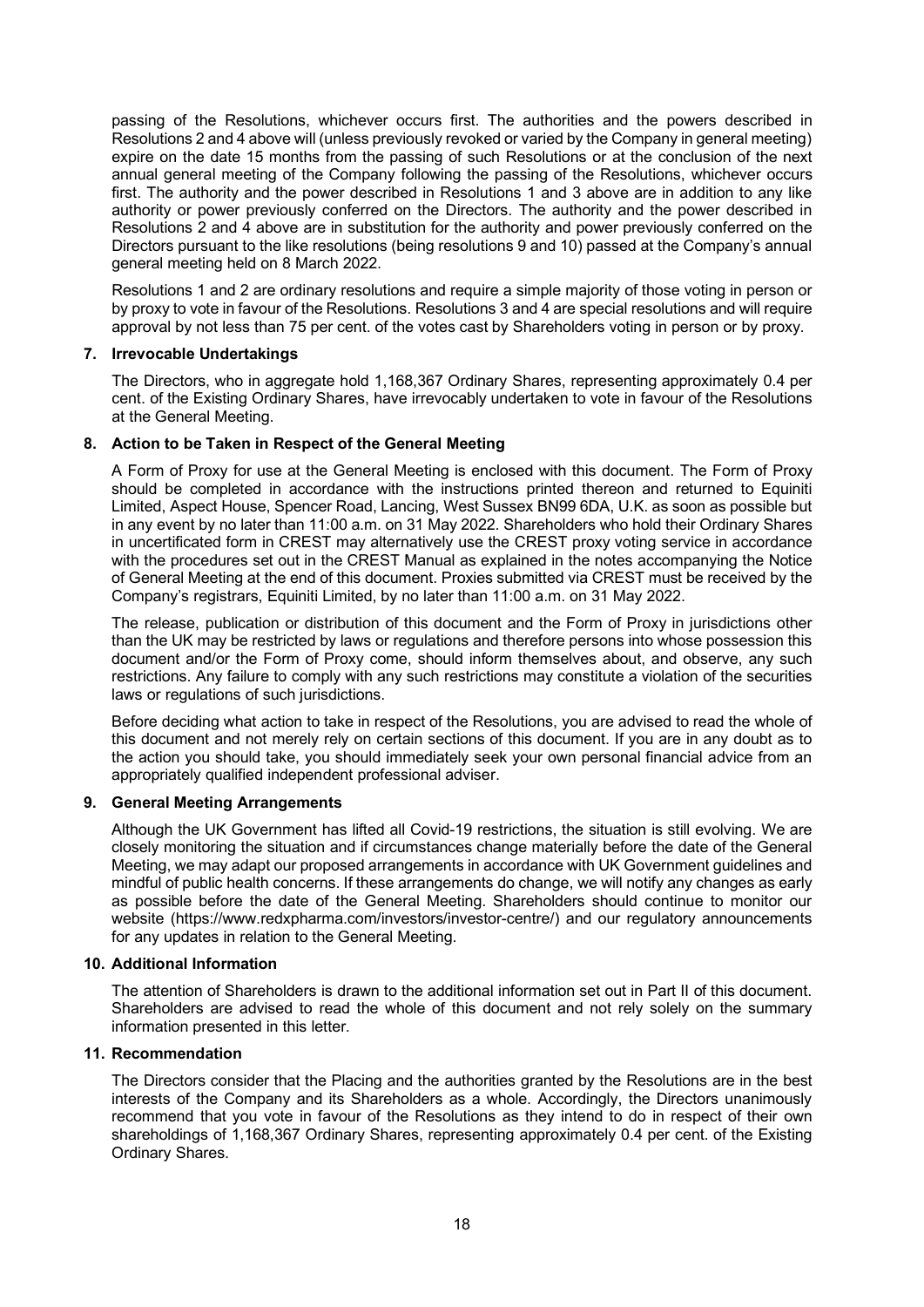Yours faithfully,

#### **Dr Jane Griffiths**

*Chair of the Board of Directors*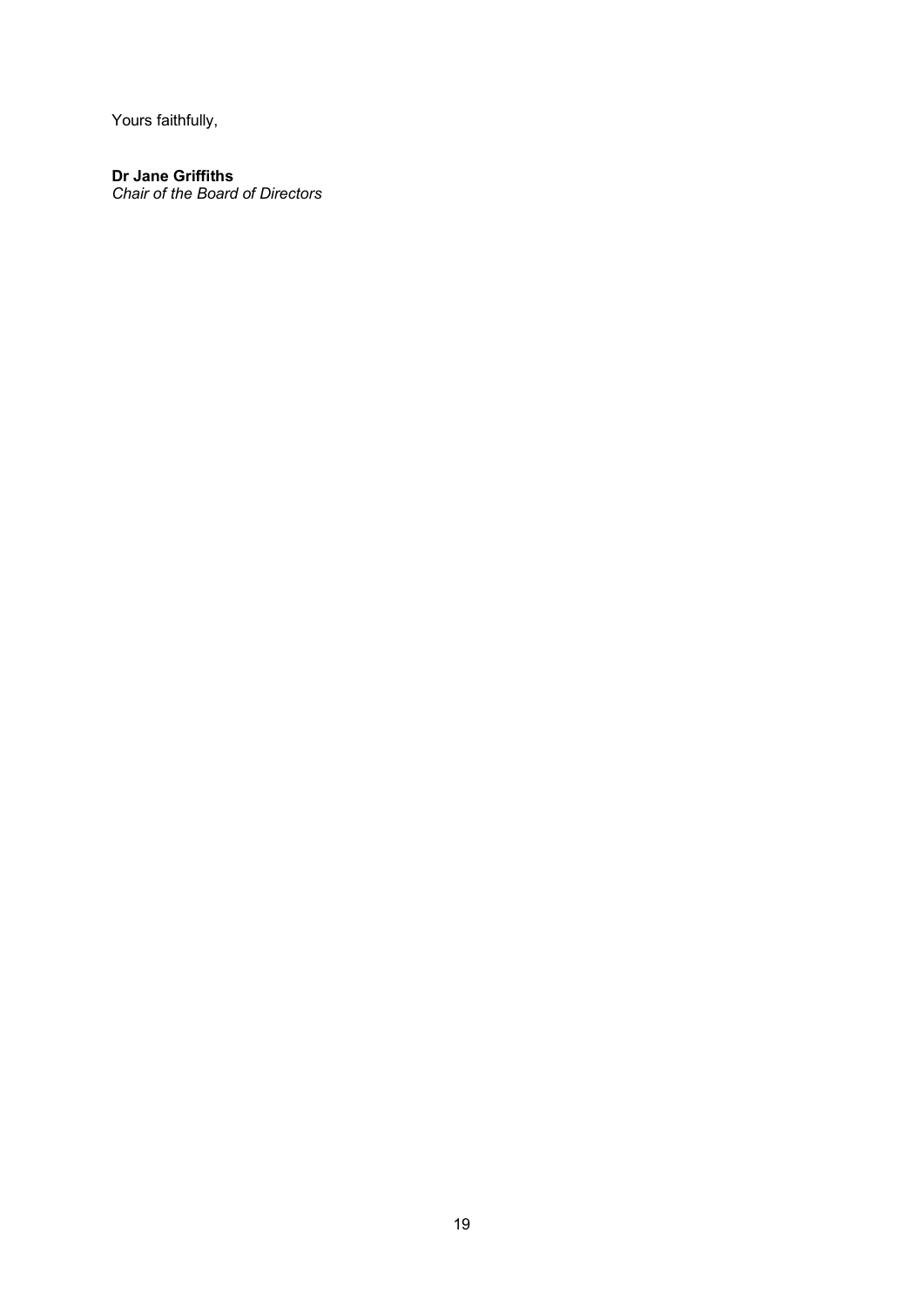#### **PART II ADDITIONAL INFORMATION**

#### <span id="page-19-0"></span>**1. Share Capital**

- 1.1. The issued and fully paid-up share capital of the Company as at the date of this document was 275,282,205 Ordinary Shares.
- 1.2. Following Admission there will be a further 58,070,956 new Ordinary Shares in issue (being the Placing Shares). If all the Placing Shares are issued, then immediately upon Admission the Company will have an issued share capital of 333,353,161 Ordinary Shares.
- 1.3. Immediately upon Admission, the following investors will have interests of 3% or more in the Enlarged Share Capital:

|                                       |                                         | At the date of this document                    |                                         | On Admission                                  |
|---------------------------------------|-----------------------------------------|-------------------------------------------------|-----------------------------------------|-----------------------------------------------|
|                                       | Number of<br>Ordinary<br>Shares         | Percentage<br>of Existing<br>Ordinary<br>Shares | Number of<br>Ordinary<br>Shares         | Percentage<br>of Enlarged<br>Share<br>Capital |
| Redmile<br>Sofinnova<br>Polar Capital | 217,880,610<br>25,779,751<br>13,571,429 | 79.15%<br>9.36%<br>4.93%                        | 245.341.627<br>42,728,904<br>16,434,331 | 73.60<br>12.82<br>4.93                        |

#### <span id="page-19-1"></span>**2. Directors' and Others' Interests**

#### 2.1. Directors' and Others' Interests in Ordinary Shares

As at 17 May 2022 (being the latest practicable date prior to the publication of this document) and, subject to and immediately following Admission, the interests of the Directors, their immediate families and persons connected with the Directors (within the meaning of section 252-255 of the Act) (all of which are beneficial unless otherwise stated) in the issued share capital of the Company are as follows:

| At the date of this document           |                                                        | On Admission                           |                                                   |
|----------------------------------------|--------------------------------------------------------|----------------------------------------|---------------------------------------------------|
| Number of<br>Ordinary<br><b>Shares</b> | Percentage<br>of Existing<br>Ordinary<br><b>Shares</b> | Number of<br>Ordinary<br><b>Shares</b> | Percentage of<br><b>Enlarged Share</b><br>Capital |
| 129.284                                | 0.05%                                                  | 163,183                                | 0.05                                              |
| Nil                                    | Nil                                                    | Nil                                    | Nil                                               |
| Nil                                    | Nil                                                    | Nil                                    | Nil                                               |
| 146.225                                | 0.05%                                                  | 146.225                                | 0.04                                              |
| 892.858                                | 0.32%                                                  | 1,316,587                              | 0.39                                              |
| Nil                                    | Nil                                                    | Nil                                    | Nil                                               |
| Nil                                    | Nil                                                    | 84.746                                 | 0.03                                              |
| Nil                                    | Nil                                                    | Nil                                    | Nil                                               |
|                                        |                                                        |                                        |                                                   |

#### 2.2. Directors' Option Arrangements

As at 17 May 2022 (being the latest practicable date prior to the publication of this document), the Directors, their immediate families and persons connected with the Directors (within the meaning of section 252-255 of the Act) have the following share options over Ordinary Shares.

|            | Date from which      |                 |                       |  |
|------------|----------------------|-----------------|-----------------------|--|
|            | <b>Share Options</b> | exercisable     | <b>Exercise Price</b> |  |
| Lisa Anson | 1,000,000            | 1 July 2021     | $15.5$ pence          |  |
|            | 451.145              | 2 December 2021 | 56 pence              |  |
|            | 1,000,000            | 1 July 2022     | $15.5$ pence          |  |
|            | 451.145              | 2 December 2022 | 56 pence              |  |
|            | 1,000,000            | 1 July 2023     | 15.5 pence            |  |
|            | $5,300,000^{(1)}$    | 1 July 2023     | $15.5$ pence          |  |
|            | 451.144              | 2 December 2023 | 56 pence              |  |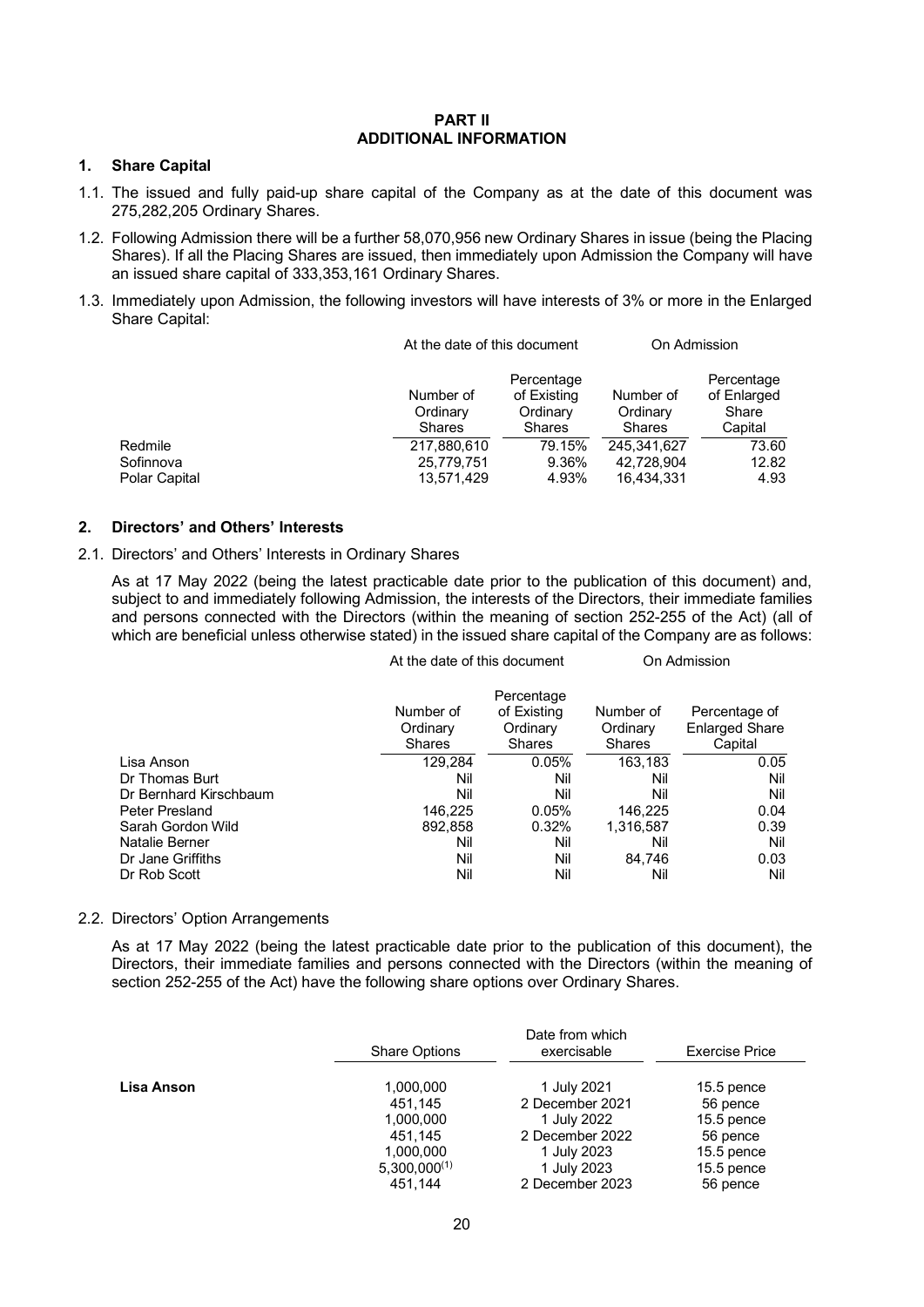|                            | $2,030,152^{(1)}$ | 2 December 2023 | 56 pence   |
|----------------------------|-------------------|-----------------|------------|
|                            | 11,683,586        |                 |            |
| <b>Peter Presland</b>      | 66,666            | 1 July 2022     | 61.5 pence |
|                            | 66,667            | 1 July 2023     | 61.5 pence |
|                            | 66,667            | 1 July 2024     | 61.5 pence |
|                            | 200,000           |                 |            |
| <b>Bernhard Kirschbaum</b> | 66,666            | 1 July 2022     | 61.5 pence |
|                            | 66,667            | 1 July 2023     | 61.5 pence |
|                            | 66,667            | 1 July 2024     | 61.5 pence |
|                            | 200,000           |                 |            |
| <b>Sarah Gordon Wild</b>   | 66,666            | 1 July 2022     | 61.5 pence |
|                            | 66,667            | 1 July 2023     | 61.5 pence |
|                            | 66,667            | 1 July 2024     | 61.5 pence |
|                            | 200,000           |                 |            |
| <b>Dr Jane Griffiths</b>   | 133,333           | 28 January 2023 | 81 pence   |
|                            | 133,333           | 28 January 2024 | 81 pence   |
|                            | 133,334           | 28 January 2025 | 81 pence   |
|                            | 400,000           |                 |            |
| Dr Rob Scott               | 66,667            | 28 January 2023 | 81 pence   |
|                            | 66,667            | 28 January 2024 | 81 pence   |
|                            | 66,666            | 28 January 2025 | 81 pence   |
|                            | 200,000           |                 |            |

Note:<br>(1)

vesting subject to performance conditions

2.3. Save as disclosed in this paragraph [2,](#page-19-1) none of the Directors, their immediate families and persons connected with the Directors (within the meaning of sections 252-255 of the Act) has any beneficial or non-beneficial, direct or indirect, interest in any securities of the Company or any of its subsidiaries.

#### **3. Placing Agreement**

<span id="page-20-0"></span>On 18 May 2022 the Company entered into the Placing Agreement, under which WG Partners, Panmure Gordon and Stifel agreed to use their reasonable endeavours, as agents for the Company, to procure placees for the Placing Shares at the Issue Price on the terms of the Placing Agreement. The Placing Agreement contains warranties from the Company in favour of WG Partners, Panmure Gordon and Stifel in relation to, *inter* alia, the accuracy of the information in this and other documents and other matters relating to the Company and its business. In addition, the Company has agreed to indemnify WG Partners, Panmure Gordon and Stifel in relation to certain liabilities it may incur in respect of the Placing. WG Partners, Panmure Gordon and Stifel have the right to terminate the Placing Agreement in certain circumstances, in particular in the event of a breach of the warranties. The Placing Agreement is conditional, *inter* alia, upon the passing of Resolutions 1 and 3 at the General Meeting, it not being terminated prior to Admission and being otherwise unconditional in all respects and Admission taking place no later than 8:00 a.m. on 7 June 2022 (or such later time and/or date as the Company and WG Partners, Panmure Gordon and Stifel may agree, not being later than 8:00 a.m. on 21 June 2022).

#### **4. Consents**

- 4.1. Spark has given and not withdrawn its written consent to the issue of this document with the inclusion in it of references to its name in the form and context in which they appear.
- 4.2. WG Partners has given and not withdrawn its written consent to the issue of this document with the inclusion in it of references to its name in the form and context in which they appear.
- 4.3. Panmure Gordon has given and not withdrawn its written consent to the issue of this document with the inclusion in it of references to its name in the form and context in which they appear.
- 4.4. Stifel has given and not withdrawn its written consent to the issue of this document with the inclusion in it of references to its name in the form and context in which they appear.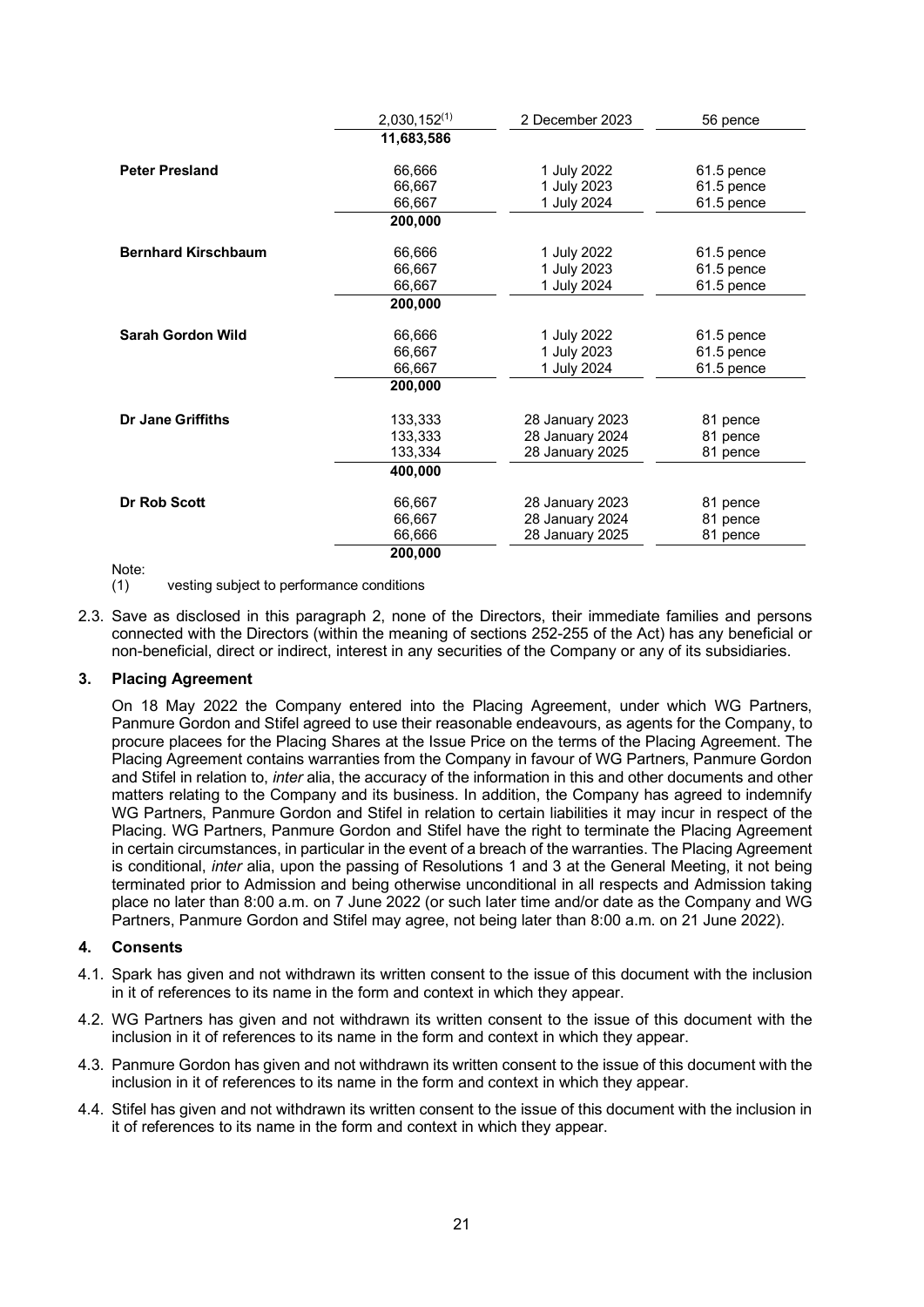#### **5. Availability of this document**

A copy of this document and the Form of Proxy will be available for inspection on the Company's website at https://www.redxpharma.com/investors/investor-centre/ from the date of this document up to and including the date of the General Meeting. Hard copies of these documents will also be available during normal business hours at the Company's registered office from today until the close of the General Meeting (Saturdays, Sundays and public holidays excepted) and at the General Meeting.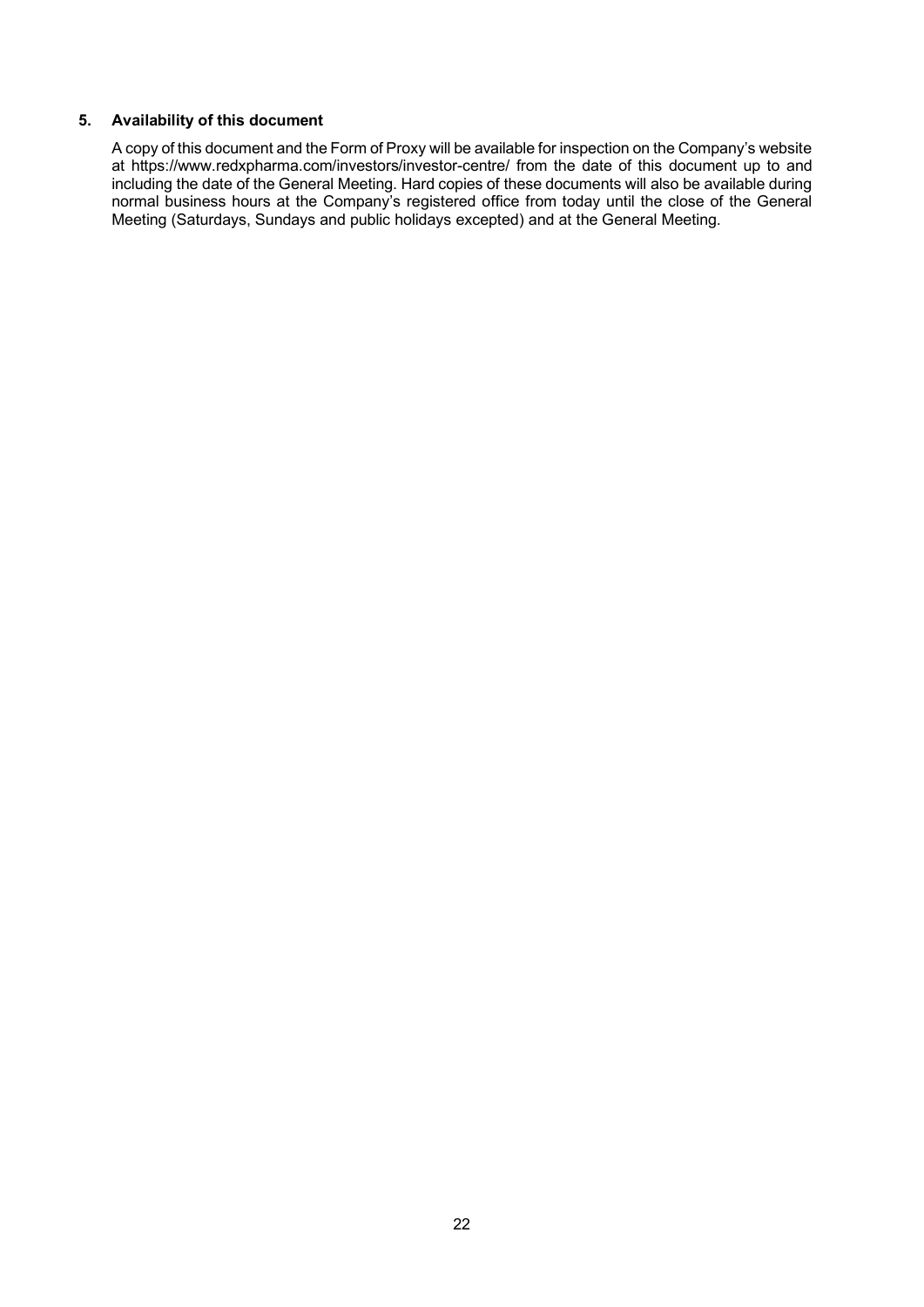#### **PART III NOTICE OF GENERAL MEETING**

# **REDX PHARMA PLC**

#### <span id="page-22-0"></span>*(Incorporated and registered in England and Wales under number 7368089) (the "Company")*

**NOTICE IS HEREBY GIVEN** that a general meeting of the Company will be held at 85 Gresham Street. London EC2V 7NQ, on 6 June 2022 at 11:00 a.m. for the purpose of considering and, if thought fit, passing the following resolutions, of which resolutions 1 and 2 will be proposed as ordinary resolutions and resolutions 3 and 4 will be proposed as special resolutions.

In this notice (the "**Notice**"), unless otherwise defined, words and defined terms shall have the same meaning as words and defined terms in the Circular to which this Notice is attached.

#### **RESOLUTIONS**

#### **Ordinary Resolutions**

- <span id="page-22-1"></span>**1. THAT** the Directors be and are hereby generally and unconditionally authorised pursuant to section 551 of the Act (in addition to all existing authorities conferred upon the Directors pursuant to section 551 of the Act which shall continue in full force and effect and in addition to the authorities conferred upon the Directors by resolution 2, if passed) to exercise all the powers of the Company to allot ordinary shares of one penny each in the capital of the Company up to an aggregate nominal amount of £580,709.56 (58,070,956 Ordinary Shares) (the "**Placing Shares**") in connection with the Placing, **PROVIDED THAT** such authority shall expire (unless previously renewed, varied or revoked by the Company in general meeting) at the conclusion of the next annual general meeting of the Company or the date 3 months after the date of passing of this resolution, whichever is earlier, but the Directors may before such expiry, revocation or variation make an offer or agreement which would or might require shares in the Company to be allotted or rights to be allotted or granted after this authority expires and the Directors may allot shares in the Company or grant rights pursuant to such an offer or agreement as if the authority conferred by this resolution had not expired.
- <span id="page-22-3"></span><span id="page-22-2"></span>**2. THAT**, subject to and conditional upon Admission having occurred, the Directors be and are hereby generally and unconditionally authorised pursuant to section 551 of the Act and in replacement of the authorities given by resolution 9 passed at the annual general meeting of the Company held on 8 March 2022 (to the extent that the power has not already been exercised) but otherwise in addition to all other existing authorities conferred upon the Directors pursuant to section 551 of the Act which shall continue in full force and effect:
	- (a) in addition to the authority granted pursuant Resolution 1 above, to allot shares in the capital of the Company and to grant rights to subscribe for or to convert any security into shares in the capital of the Company (all of which transactions are hereafter referred to as an allotment of "**Relevant Shares**") up to an aggregate nominal amount of £1,111,177.20; and
	- (b) in addition to the authority granted by Resolution [1](#page-22-1) and sub-paragraph [\(a\)](#page-22-2) of this Resolution [2,](#page-22-3) to allot equity securities (within the meaning of section 560 of the Act) in connection with an offer by way of a rights issue in favour of (i) the Shareholders in proportion (as nearly as may be) to their respective holdings of Ordinary Shares and (ii) holders of other equity securities as required by the rights attached to those securities or as the Directors otherwise consider necessary up to an aggregate nominal amount of £1,111,177.20,

subject only to such exclusions or other arrangements as the Directors consider necessary or expedient in connection with treasury shares, fractional entitlements or any legal or practical problems arising under the laws or regulations of, or the requirements of any regulatory body or stock exchange in, any territory, and **PROVIDED THAT** this authority shall expire (unless previously renewed, varied or revoked by the Company in general meeting) at the conclusion of the next annual general meeting of the Company or the date which is 15 months from the date of passing of this resolution, whichever is earlier, but the Directors may before such expiry, revocation or variation make an offer or agreement which would or might require Relevant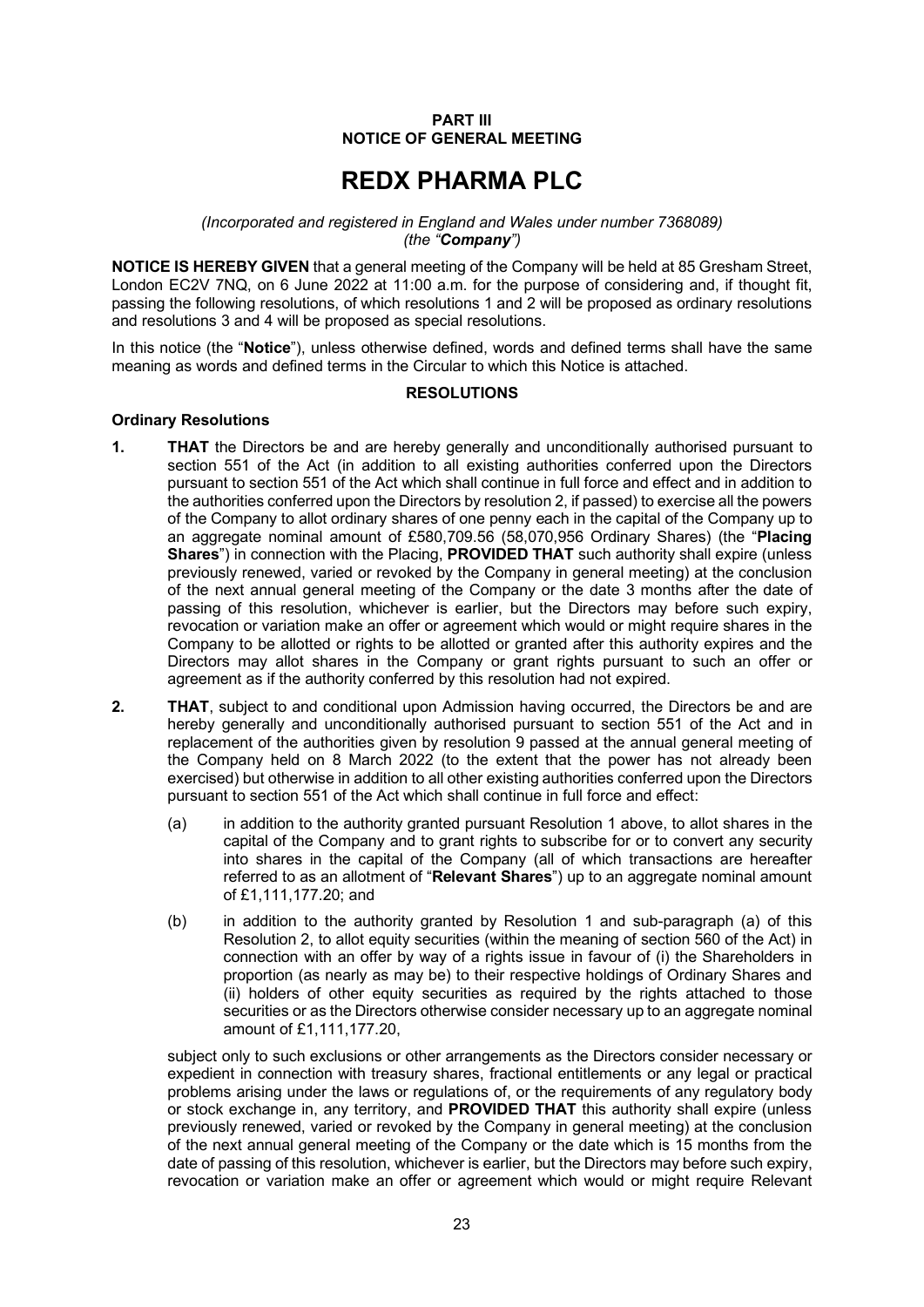Shares or equity securities (as the case may be) to be allotted after such expiry, revocation or variation and the Directors may allot Relevant Shares or equity securities (as the case may be) in pursuance of such offer or agreement as if the authority hereby conferred had not expired or been revoked or varied.

#### **Special Resolutions**

- **3. THAT**, subject to and conditional upon the passing of Resolution 1 above (and in addition to all existing unexercised powers of the Directors under sections 570 and 571 of the Act, which shall continue in full force and effect and in addition to the powers conferred upon the Directors by resolution 4, if passed), the Directors be and are hereby empowered pursuant to section 571(1) of the Act to allot equity securities (within the meaning of section 560 of the Act) for cash pursuant to the authority granted by Resolution 1 above as if section 561 of the Act did not apply to any such allotment, **PROVIDED THAT** such power shall:
	- (a) be limited to the allotment of the Placing Shares; and
	- (b) expire (unless previously renewed, varied or revoked by the Company in general meeting) at the conclusion of the next annual general meeting of the Company or the date 3 months after the date of passing of this resolution, whichever is earlier, but the Directors may before such expiry, revocation or variation make an offer or agreement which would or might require equity securities to be allotted after this authority expires and the Directors may allot equity securities as if the power conferred by this resolution had not expired.
- <span id="page-23-1"></span><span id="page-23-0"></span>**4. THAT**, subject to and conditional upon Admission having occurred and the passing of Resolution 2 above, and in replacement of the authorities given by resolution 10 at the annual general meeting of the Company held on 8 March 2022 (to the extent that the power has not already been exercised, but otherwise in addition to all existing unexercised powers of the Directors under sections 570, 571 and 573 of the Act which shall continue in full force and effect), the Directors be and are hereby empowered pursuant to sections 570 and 573 of the Act to allot equity securities (within the meaning of section 560 of the Act) and/or to sell Ordinary Shares held by the Company as treasury shares for cash pursuant to the authority granted by Resolution 2 above as if section 561 of the Act did not apply to any such allotment. This power shall be limited:
	- (a) to the allotment of equity securities in connection with an offer by way of a rights issue or similar offer in favour of (i) Shareholders in proportion (as nearly as may be) to their respective holdings of Ordinary Shares and (ii) holders of other equity securities as required by the rights attached to those securities or as the Directors otherwise consider necessary (but in the case of the authority granted under Resolution 2(b) by way of a rights issue only), subject only to such exclusions or other arrangements as the Directors consider necessary or expedient in connection with treasury shares, fractional entitlements or any legal or practical problems arising under the laws or regulations of, or the requirements of any regulatory body or stock exchange in, any territory; and
	- (b) to the allotment of equity securities or the sale of treasury shares (otherwise than pursuant to sub-paragraph [\(a\)](#page-23-0) of this Resolution [4\)](#page-23-1) up to an aggregate nominal amount of £333,353.16,

**PROVIDED THAT** this power shall expire (unless previously renewed, varied or revoked by the Company in general meeting) at the conclusion of the next annual general meeting of the Company or the date which is 15 months after the date of passing of this resolution, whichever is earlier, save that the Company may before such expiry, revocation or variation make an offer or agreement which would or might require equity securities to be allotted (or treasury shares to be sold) after such expiry, revocation or variation and the Directors may allot equity securities (and sell treasury shares) in pursuance of such offer or agreement as if this power had not expired.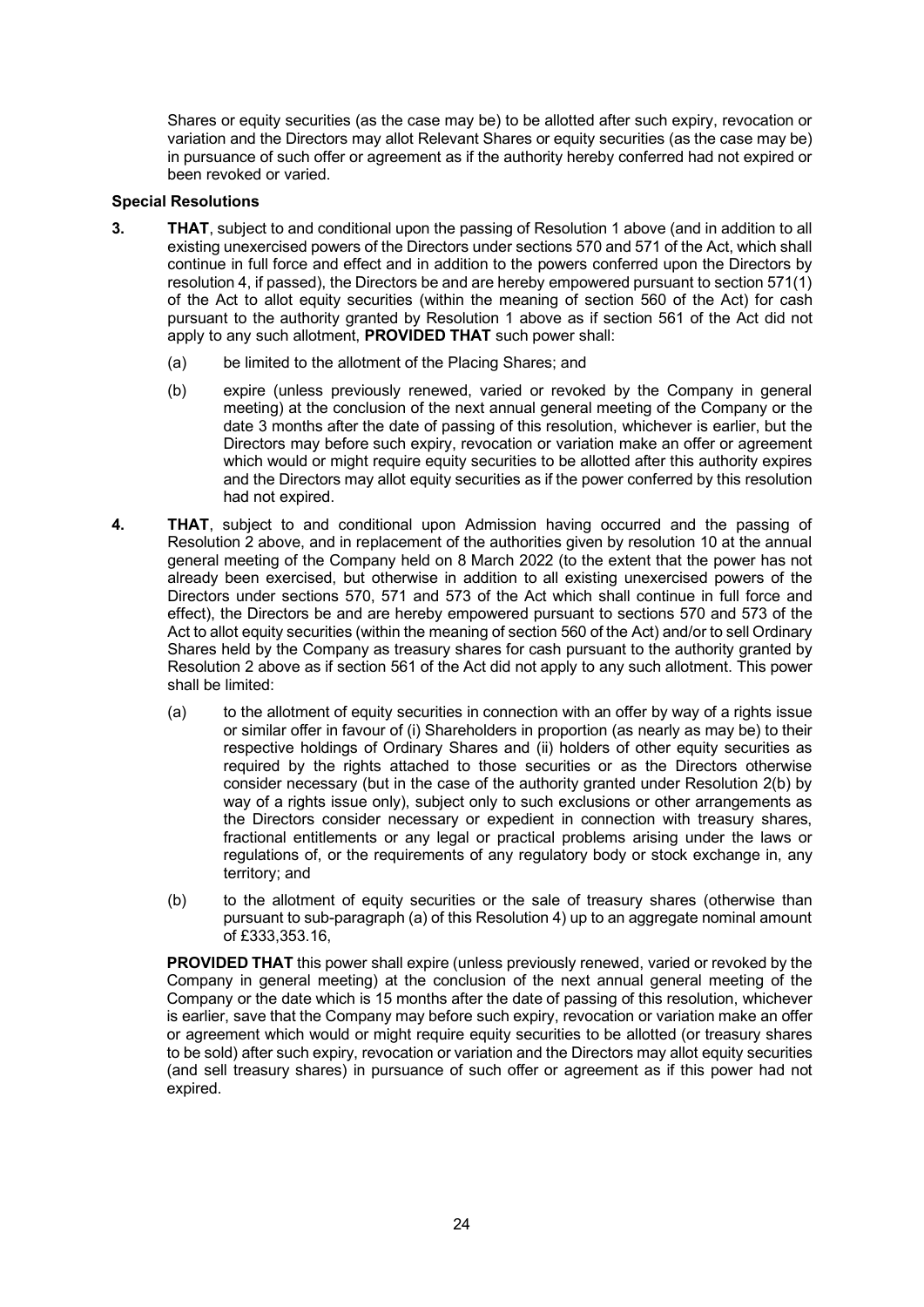By order of the Board

#### **Andrew Booth** *Company Secretary*

Block 33, Mereside Alderley Park Macclesfield SK10 4TG

Registered in England and Wales No. 7368089

Dated: 19 May 2022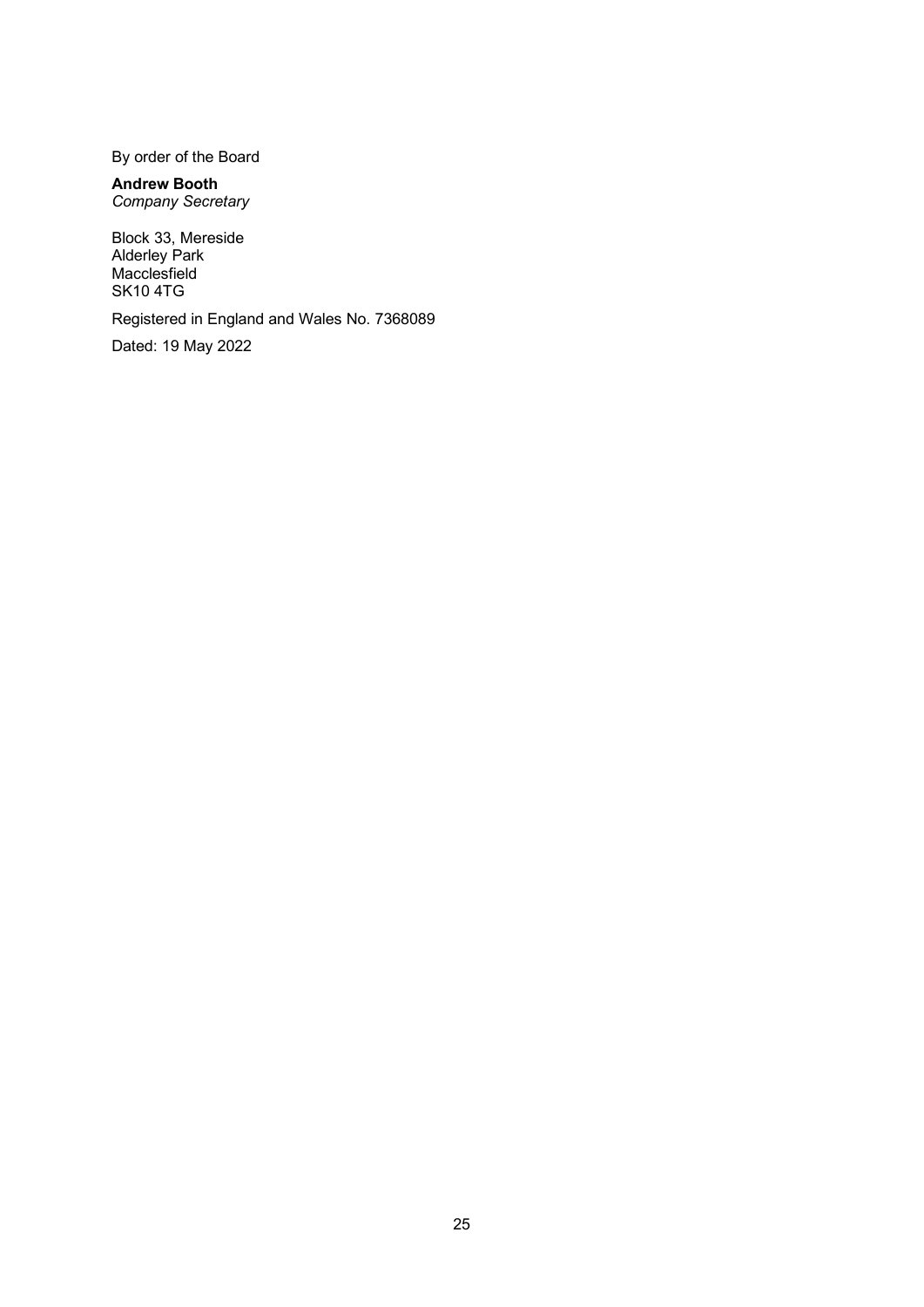#### Notes

- **1.** The following notes explain your general rights as a Shareholder and your rights to attend and vote at the General Meeting or to appoint someone else to vote at the General Meeting on your behalf.
- <span id="page-25-0"></span>**2.** A Shareholder entitled to attend and vote at the General Meeting is also entitled to appoint one or more proxies to attend, speak and vote on a show of hands and on a poll instead of him or her. A proxy need not be a Shareholder. Where a Shareholder appoints more than one proxy, each proxy must be appointed in respect of different Ordinary Shares comprised in his or her shareholding which must be identified on the Form of Proxy. Each such proxy will have the right to vote on a poll in respect of the number of votes attaching to the number of Ordinary Shares in respect of which the proxy has been appointed. Where more than one joint Shareholder purports to appoint a proxy in respect of the same Ordinary Shares, only the appointment by the most senior Shareholder will be accepted as determined by the order in which their names appear in the Company's register of members. If you wish your proxy to speak at the meeting, you should appoint a proxy other than the Chairman of the meeting and give your instructions to that proxy.
- <span id="page-25-1"></span>**3.** A Shareholder may appoint more than one proxy in relation to a meeting, provided that each proxy is appointed to exercise the rights attached to different Ordinary Shares held by him or her. A Form of Proxy is enclosed with this Notice. Shareholders who intend to appoint more than one proxy may photocopy the Form of Proxy prior to completion. Alternatively, additional Forms of Proxy may be obtained by contacting Equiniti Limited on 0371 384 2050. The Forms of Proxy should be returned in the same envelope and each should indicate that it is one or more than one appointments being made. To be valid, a Form of Proxy together with, if applicable, the power of attorney or other authority under which it is signed, or a certified copy thereof, must be received by Equiniti Limited, Aspect House, Spencer Road, Lancing, West Sussex BN99 6DA not later than 11:00 a.m. on 31 May 2022 (or not less than 48 hours before the time of any adjourned meeting).
- **4.** An abstention (or "vote withheld") option has been included on the Form of Proxy. The legal effect of choosing the abstention option on any resolution is that the Shareholder concerned will be treated as not having voted on the relevant resolution. The number of votes in respect of which there are abstentions will however be counted and recorded, but disregarded in calculating the number of votes for or against each resolution.
- **5.** Completion and return of the Form of Proxy or any CREST Proxy Instruction (as defined below) will not preclude a Shareholder from attending and voting in person at the General Meeting or any adjournment thereof should he/she wish to do so.
- **6.** Any person to whom this Notice is sent who is a person nominated under section 146 of the Act to enjoy information rights (a "**Nominated Person**") may, under an agreement between him/her and the Shareholder by whom he/she was nominated, have a right to be appointed (or to have someone else appointed) as a proxy for the General Meeting. If a Nominated Person has no such proxy appointment right or does not wish to exercise it, he/she may, under any such agreement, have a right to give instructions to the Shareholder as to the exercise of voting rights.
- **7.** The statement of rights of Shareholders in relation to the appointment of proxies in paragraphs [2](#page-25-0) and [3](#page-25-1) above does not apply to Nominated Persons. The rights described in these paragraphs can only be exercised by Shareholders.
- **8.** Any corporation which is a Shareholder can appoint one or more corporate representatives. Each representative may exercise on behalf of the corporation the same powers as the corporation could exercise if it were an individual Shareholder provided that they do not do so in relation to the same Ordinary Share. It is therefore no longer necessary to nominate a designated corporate representative.
- **9.** The Company, pursuant to Regulation 41 of the CREST Regulations, specifies that only those Shareholders registered in the register of members of the Company as at 6:30 p.m. on 31 May 2022 shall be entitled to attend or vote (whether on a show of hands or on a poll) at the General Meeting in respect of the number of Ordinary Shares registered in their name at that time. Changes to entries on the register after 6:30 p.m. on 31 May 2022 (or after 6:30 p.m. on the day which is two days before any adjourned meeting, excluding non-working days) shall be disregarded in determining the rights of any person to attend or vote at the meeting.
- **10.** CREST members who wish to appoint a proxy or proxies through the CREST electronic proxy appointment service may do so for the General Meeting to be held at 11:00 a.m. on 6 June 2022 at 85 Gresham Street, London EC2V 7NQ and any adjournment(s) thereof by using the procedures described in the CREST Manual available via www.euroclear.com. CREST personal members or other CREST sponsored members, and those CREST members who have appointed a voting service provider(s), should refer to their CREST sponsors or voting service provider(s), who will be able to take the appropriate action on their behalf.